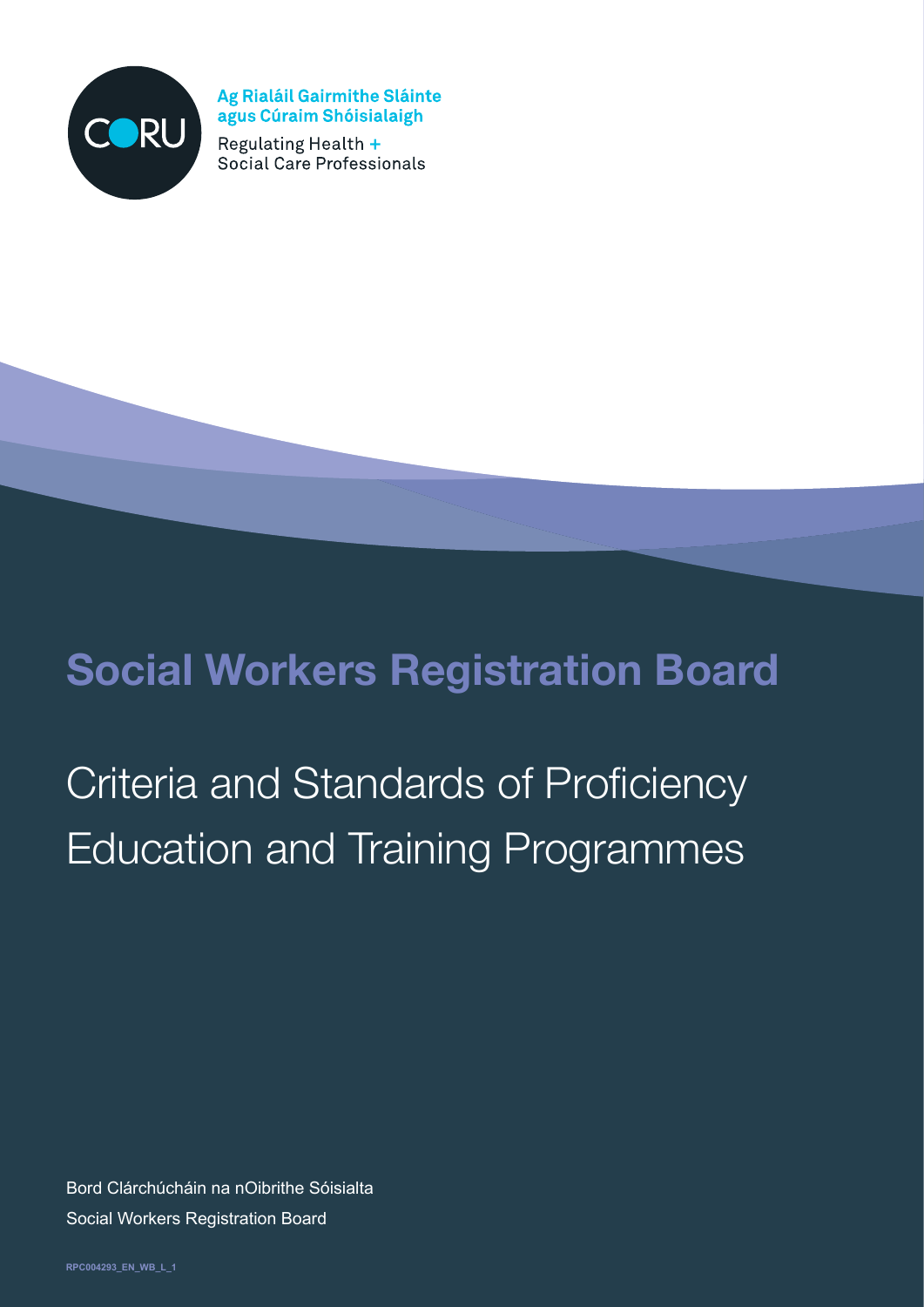Issued: May 2013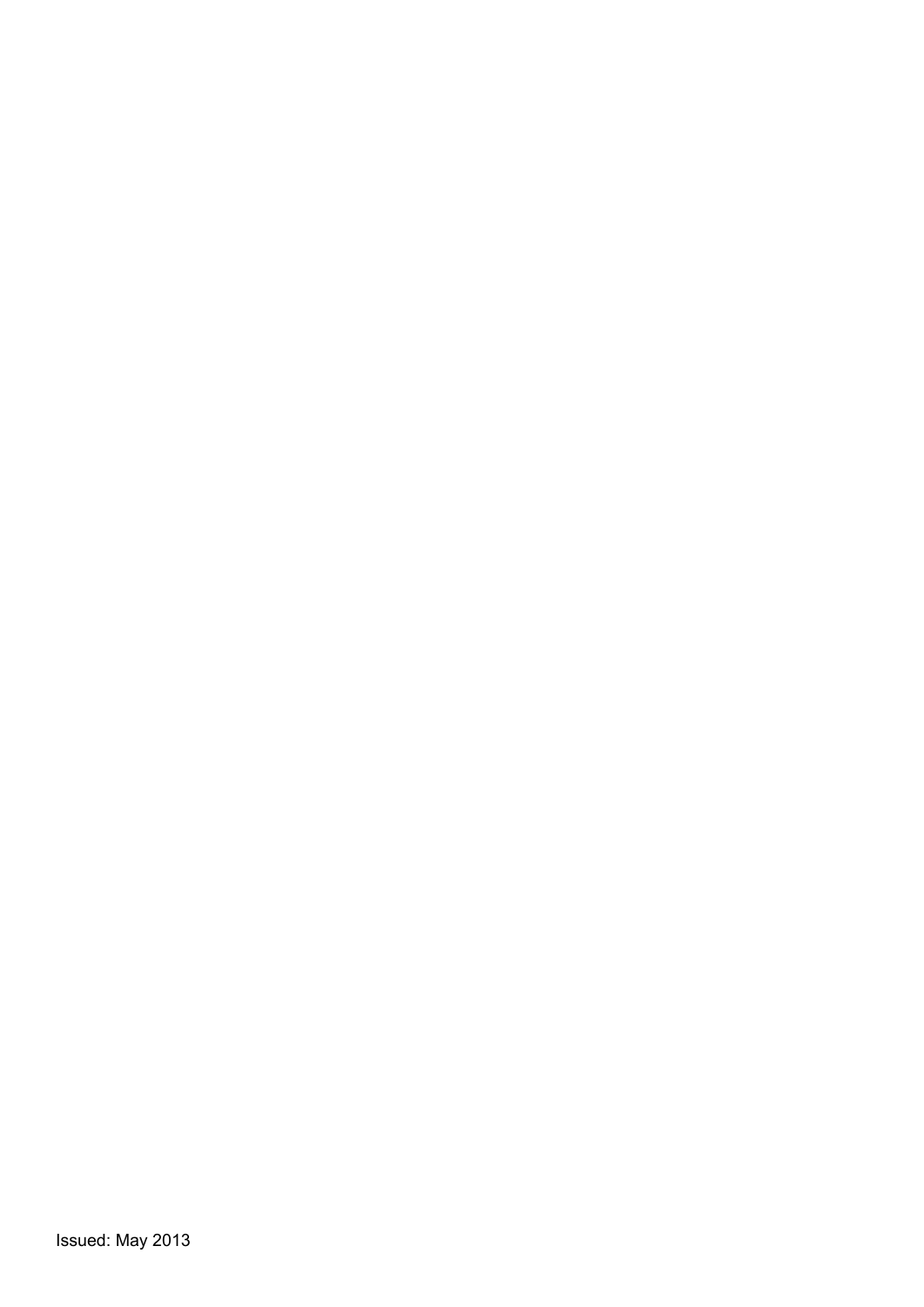# **Contents**

#### Page No

| <b>Background</b> |                                                         |                                                                  |                |  |  |
|-------------------|---------------------------------------------------------|------------------------------------------------------------------|----------------|--|--|
|                   |                                                         |                                                                  |                |  |  |
|                   |                                                         |                                                                  |                |  |  |
|                   |                                                         | Criteria for approval and monitoring of education and training   | $\overline{7}$ |  |  |
| $\mathbf{1}$      |                                                         | Level of qualifications for entry to the Social Workers Register | 8              |  |  |
| $\overline{2}$    | 9<br>Admission on to a programme                        |                                                                  |                |  |  |
| 3                 | 10<br>Programme management and resources                |                                                                  |                |  |  |
| 4                 | 12<br>Learning resources and student support mechanisms |                                                                  |                |  |  |
| 5                 | 13<br>Policy and procedures for quality assurance       |                                                                  |                |  |  |
| 6                 | 14<br>Curriculum design and development                 |                                                                  |                |  |  |
| $\overline{7}$    | 15<br>The assessment strategy                           |                                                                  |                |  |  |
| 8                 | Practice placements                                     |                                                                  |                |  |  |
|                   |                                                         |                                                                  | 18             |  |  |
|                   | Domain 1                                                | Professional autonomy and accountability                         | 19             |  |  |
|                   | Domain 2                                                | Interpersonal and professional relationships                     | 23             |  |  |
| Domain 3          |                                                         | Effective communication                                          | 24             |  |  |
| Domain 4          |                                                         | Personal and professional development                            | 25             |  |  |
|                   | Domain 5                                                | Provision of quality services                                    | 26             |  |  |
| Domain 6          |                                                         | Knowledge, understanding and skills                              | 29             |  |  |
|                   |                                                         |                                                                  | 32             |  |  |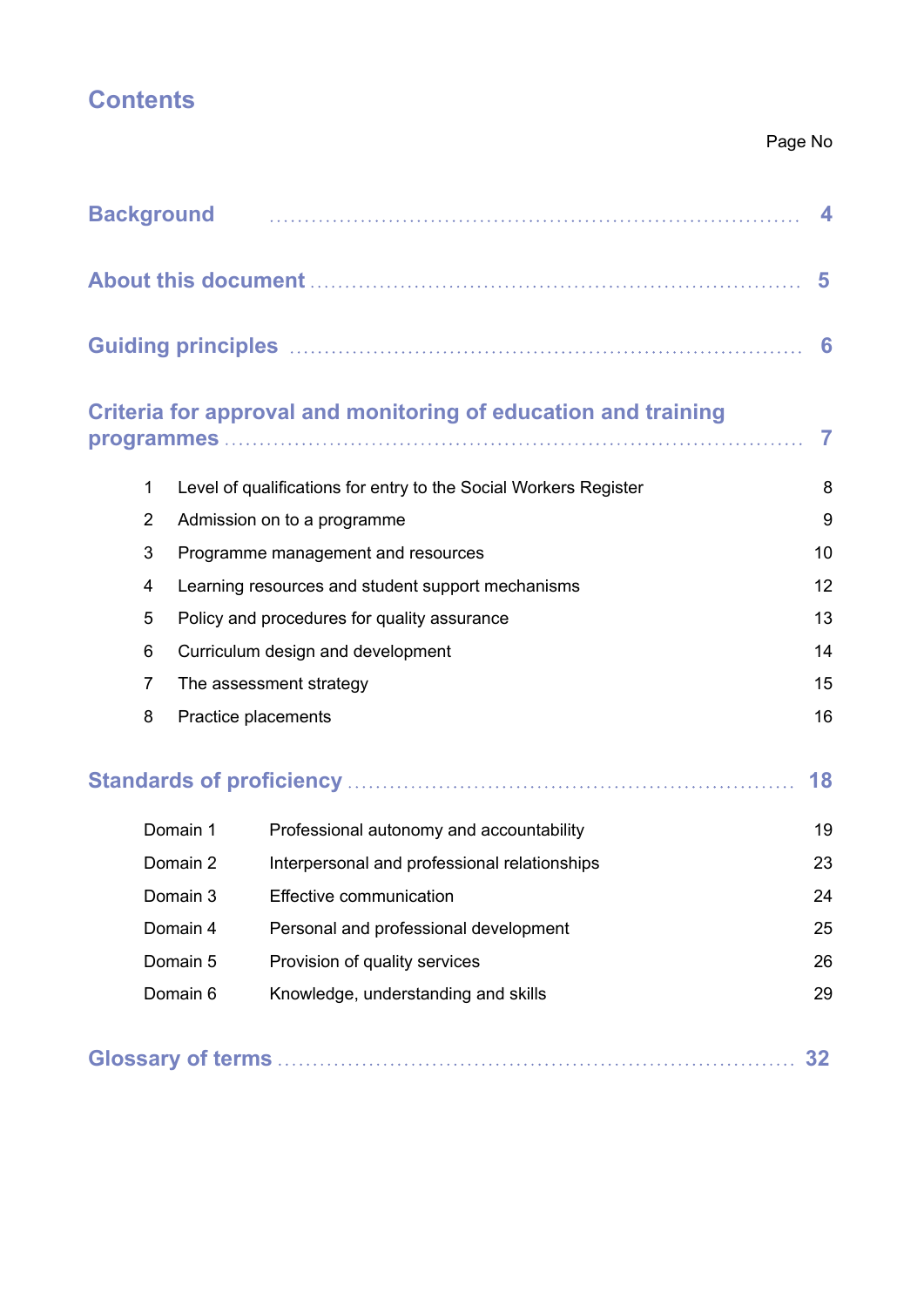# **Background**

The Health and Social Care Professionals Act, 2005(as amended) (HSCP Act,2005) provides for the establishment of a Social Workers Registration Board, whose functions include establishing and maintaining a Social Workers Register. Registration will allow a person to use the title Social Worker.

Statutory registration is fundamental to the delivery of quality and accountability in the provision of social work and will ensure that members of the public are guided, protected and informed, so that they can be confident that social workers providing services are properly regulated and qualified for the job.

This system of statutory regulation is designed to ensure professional conduct and the maintenance of high standards of professional education and training among social workers, regardless of whether they work in the public or private sector or are self-employed.

The object of the Social Workers Registration Board is to protect the public by fostering high standards of professional conduct and professional education, training and competence among social work registrants (HSCP Act, 2005: Section 27(1)). To this end the Act makes provision for:

- 1. the approval of education and training programmes (HSCP Act, 2005: Section 48)
- 2. the monitoring of continuing suitability of education and training programmes (HSCP Act, 2005: Section 49)

The Social Workers Registration Board sets out the requirements for approval of social work programmes (HSCP Act, 2005: Section 48). An approved programme means that the programme has satisfied the SWRB's criteria for approval and that students who successfully complete the programme meet the standards of proficiency for the profession and as a result are eligible to apply to join the Register.

Higher education institutions (HEI) in the Republic of Ireland that offer programmes leading to qualifications recognised for the purpose of registration of social workers will be eligible to apply to the Social Workers Registration Board for approval of these programmes. Approved programmes are subject to monitoring on an on-going basis.

Full details about the approval and monitoring of programmes can be found in the document Approval and Monitoring Process.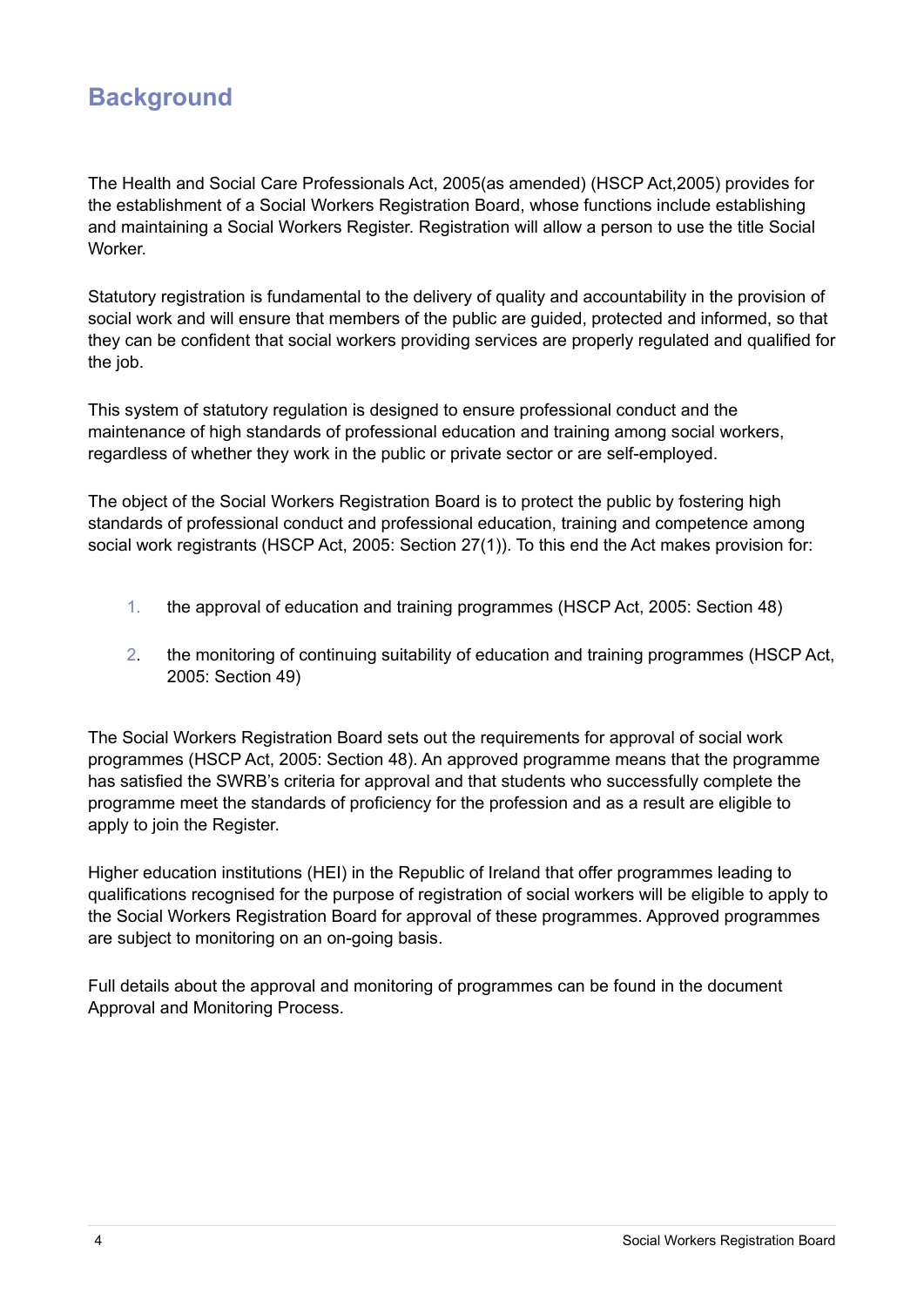### **About this document**

This document sets out the criteria for the approval of social work programmes and the standards of proficiency required of graduates for the safe and effective practice of the profession. These are the criteria and standards of proficiency against which a programme will be assessed.

The Social Workers Registration Board is responsible for conducting approval visits to education providers to ensure that their programmes meet the criteria and standards of proficiency. If a programme meets the required standards it will be granted approval, subject to on-going monitoring and review.

Section 2 sets out the criteria for the approval of a programme under eight headings. Each criterion is accompanied by a number of indicators which are used to evaluate if the criterion is being met by the provider.

Section 3 sets out the standards of proficiency for the profession. The standards explain the key obligations and are accompanied by specific indicators which are used in the evaluation process.

### **Supporting CORU documentation**

The following documents are to be read in conjunction with each other:

- Criteria and Standards of Proficiency for Education and Training Programmes Guidance for Education Providers
- Approval and Monitoring Process
- The Social Workers Registration Board Code of Professional Conduct and Ethics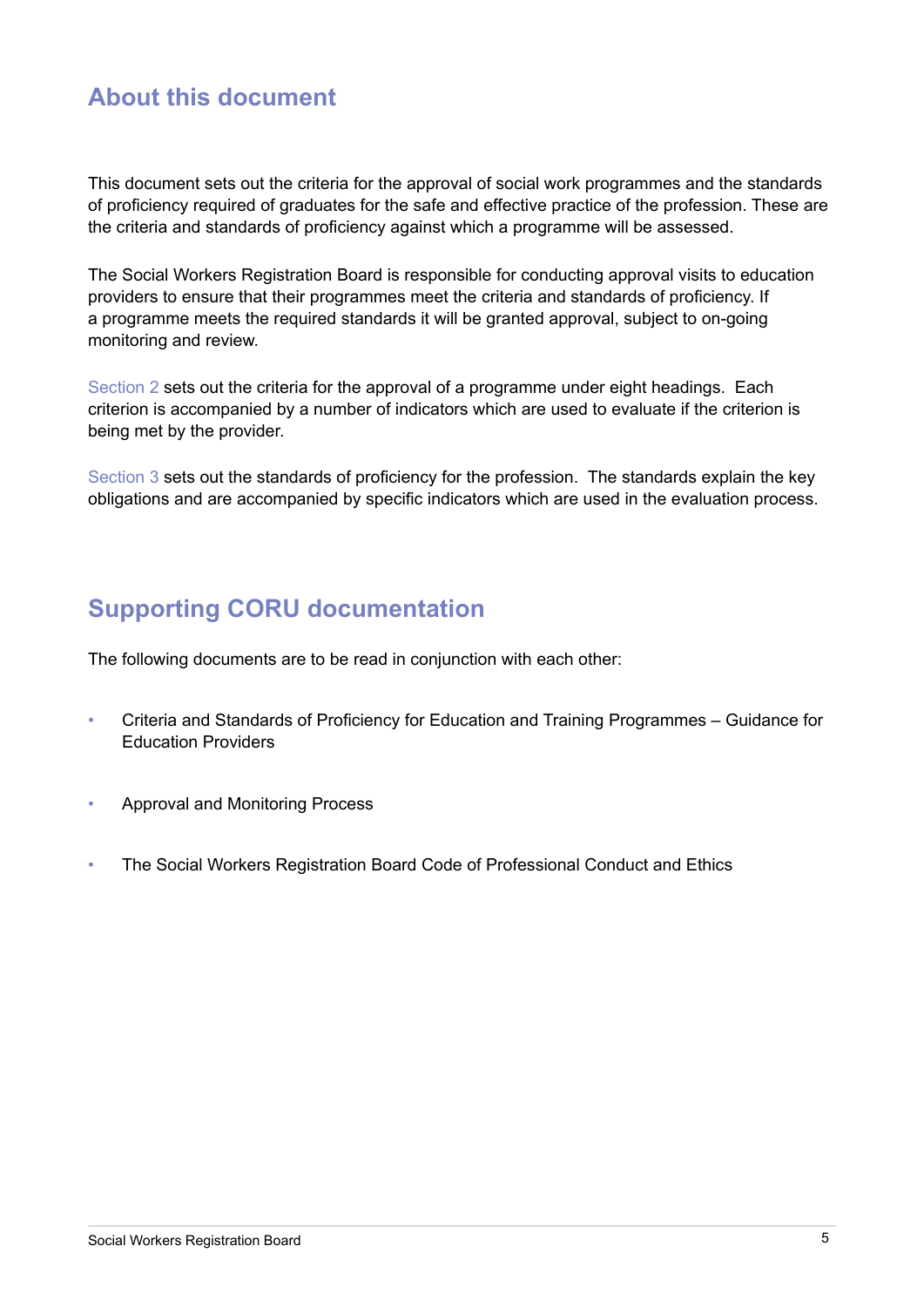# **Guiding principles**

The principles that underpin the work of the Social Workers Registration Board in relation to the approval and subsequent monitoring of programmes for the purpose of registration include:

- a) The interests of the public need to be safeguarded by fostering high standards of professional education, training and competence in the social work profession.
- b) Providers of programmes have primary responsibility for the quality of their programmes and its assurance.
- c) Institutional autonomy should be respected.
- d) Use should be made, wherever possible, of the outcomes of institutions' own internal and external quality assurance processes.
- e) Transparency and the use of external expertise in the approval and monitoring of programmes are important.
- f) The criteria and standards of proficiency have been developed in consultation with stakeholders.
- g) Processes should be fit for purpose and not place an unnecessary burden on institutions.
- h) The principle underpinning the approval process is based on self-evaluation by providers.
- i) Processes should not stifle diversity and innovation.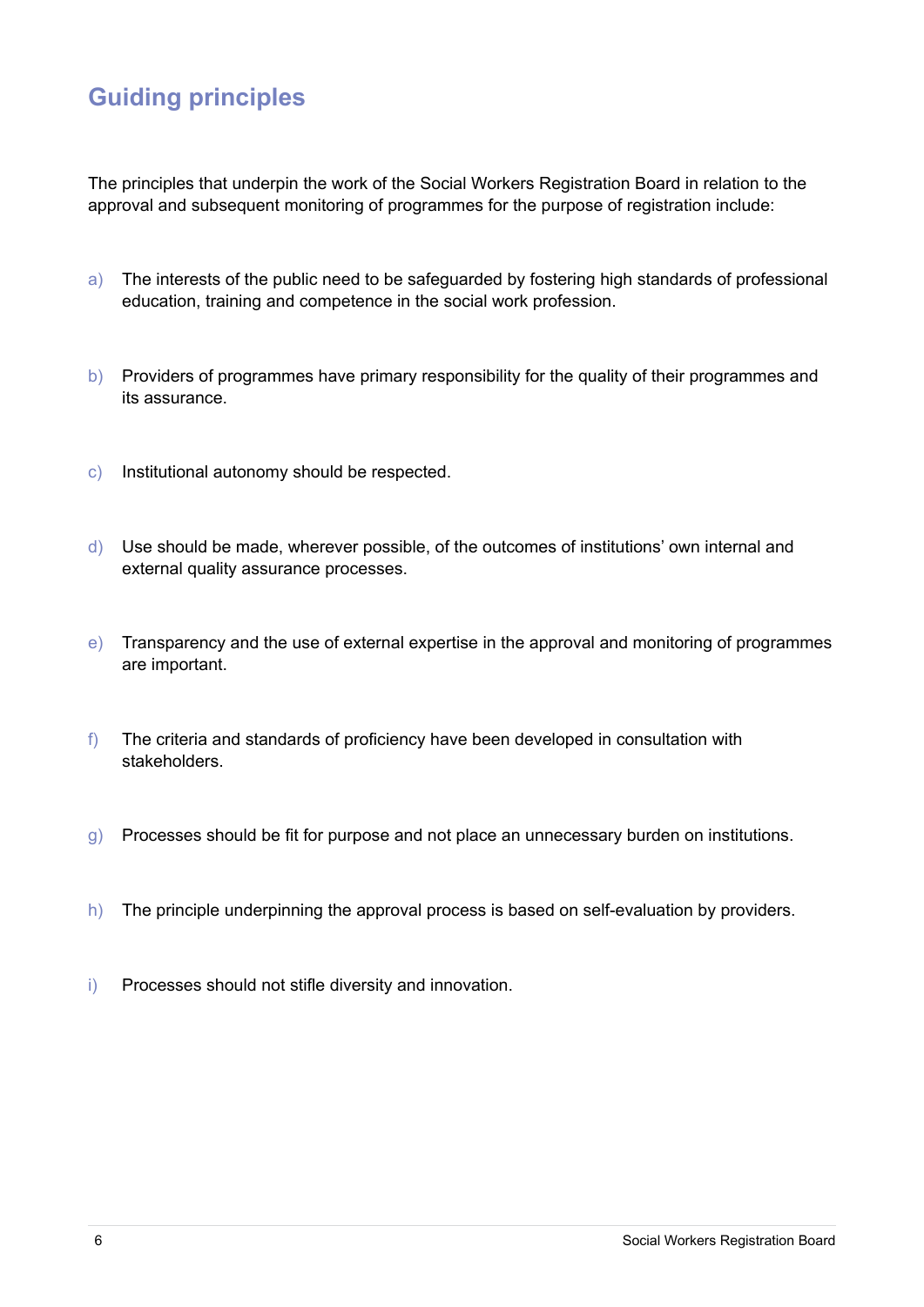### **Criteria for approval of education and training programmes**

The role of the Social Workers Registration Board in relation to the approval of programmes is distinct from academic accreditation, which programmes already undergo. Academic accreditation is based on the suitability of a programme for the award of a qualification. Professional accreditation/approval is a judgement as to whether a programme prepares the graduate for entry into that profession. The latter is distinguished by the existence of criteria that are specific to that profession, these having been defined in consultation with members of that profession and other relevant parties.

The criteria for approval of education and training programmes for the purpose of registration of social workers are set out in this document under eight headings. They will be explained in more detail in the following pages.

In addition to the eight criteria, a number of indicators are provided to identify for the provider the evidence that will be required to show that the programme meets the criteria for approval.

#### **The eight headings are:**

- 1 Level of qualifications for entry to the Social Workers Register
- 2 Admission onto a programme
- 3 Programme management and resources
- 4 Learning resources and student support mechanisms
- 5 Policy and procedures for quality assurance
- 6 Curriculum design and development
- 7 The assessment process
- 8 Practice placements

The document **Criteria and Standards of Proficiency for the Approval of Education and Training Programmes – Guidance for Education Providers** is available to support providers when preparing for their first approval visit and subsequent monitoring of programmes.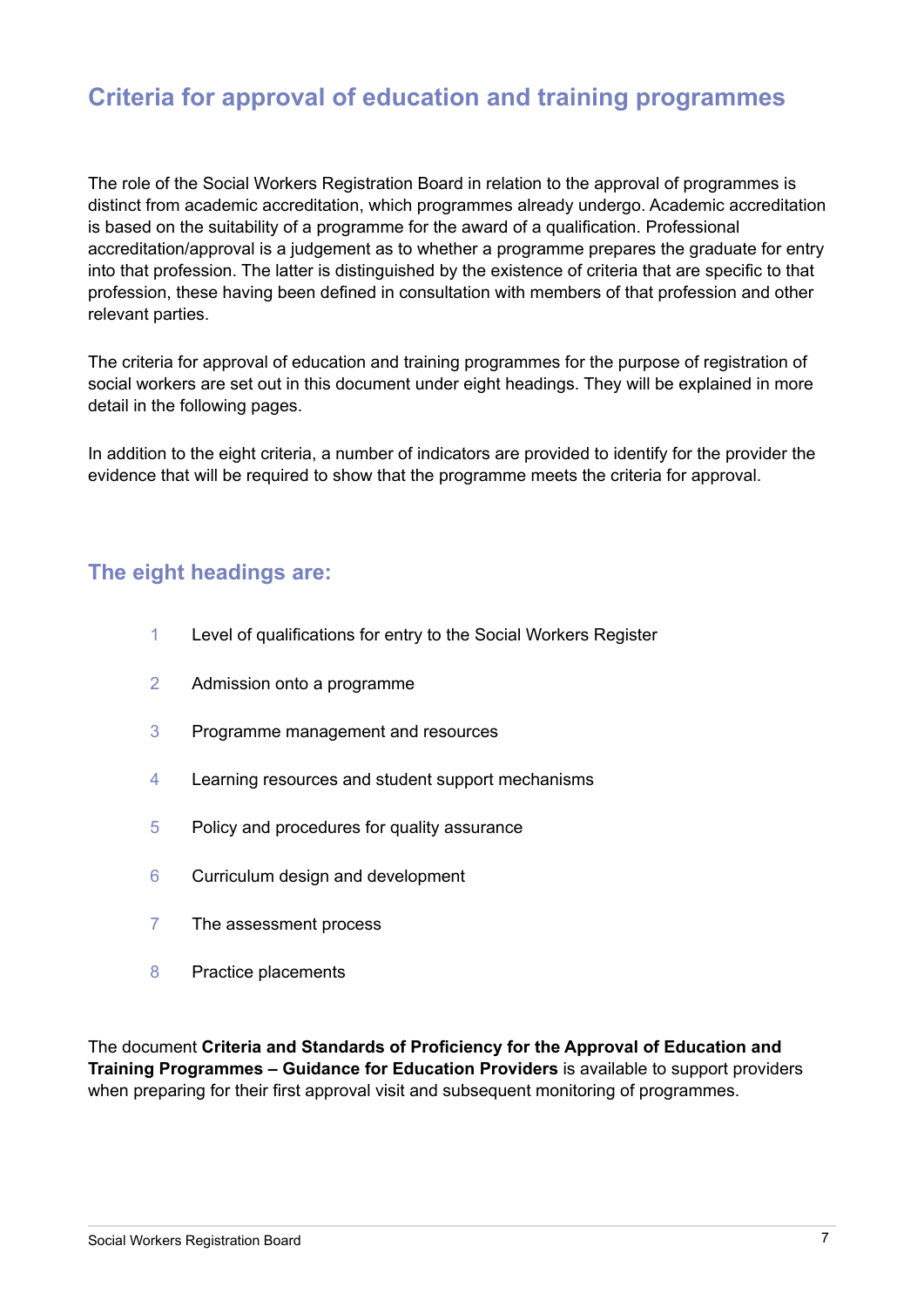# **1. Level of qualifications for entry to the Social Workers Register**

### **Criterion**

This criterion is concerned with the academic qualifications that applicants will be required to hold in order to apply to register with the Social Workers Registration Board.

The Social Workers Registration Board requires that the entry route to the register will be the following:

- **Social Work (Honours) Bachelors Degree NFQ Level 8** 
	- Undergraduate programmes combine an academic social science degree with social work training. They are full-time courses of four years duration.
- **Social Work Masters Degree NFQ Level 9**
- **Social Work Postgraduate Diploma NFQ Level 9**
	- Entry to postgraduate professional courses requires a three-year social science degree or equivalent and relevant work experience.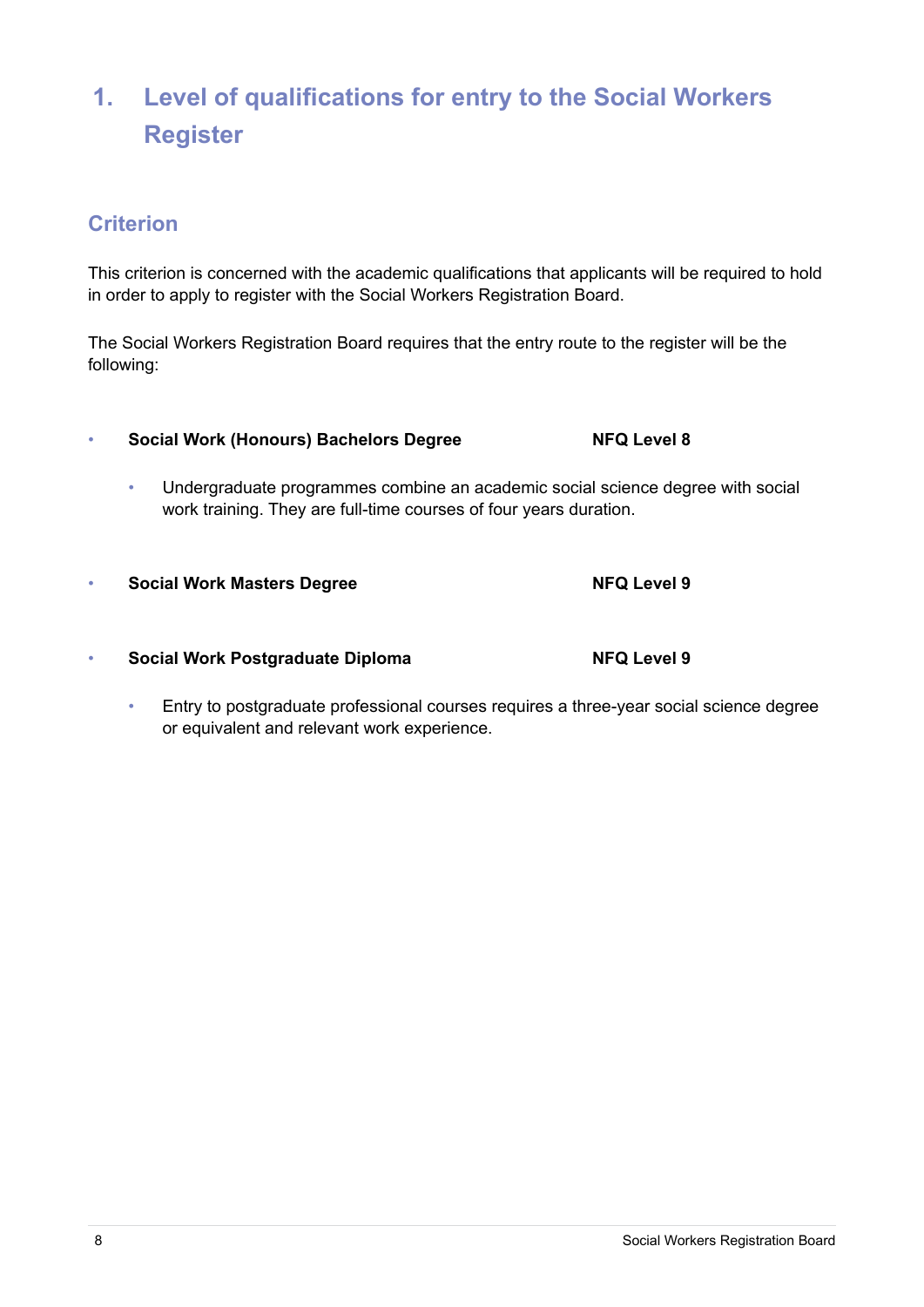# **2. Admission on to a programme**

#### **Criterion**

There should be explicit information regarding the requirements for admission onto a programme, setting out minimum entry requirements and application and selection procedures.

- a) Clear and comprehensive information for prospective students about the programme and procedures for admission to the programme, including direct applications, is available as webbased material and in hard copy.
- b) The mechanism for student admissions to the programme ensures that the stated entry requirements are met.
- c) Clarity in relation to entry requirements.
- d) Procedures for recognition of prior learning (RPL), if applicable.
- e) Institutional policy on equal opportunities in relation to applicants and students.
- f) Information documenting the collection, analysis and use of relevant information on admissions to the programme.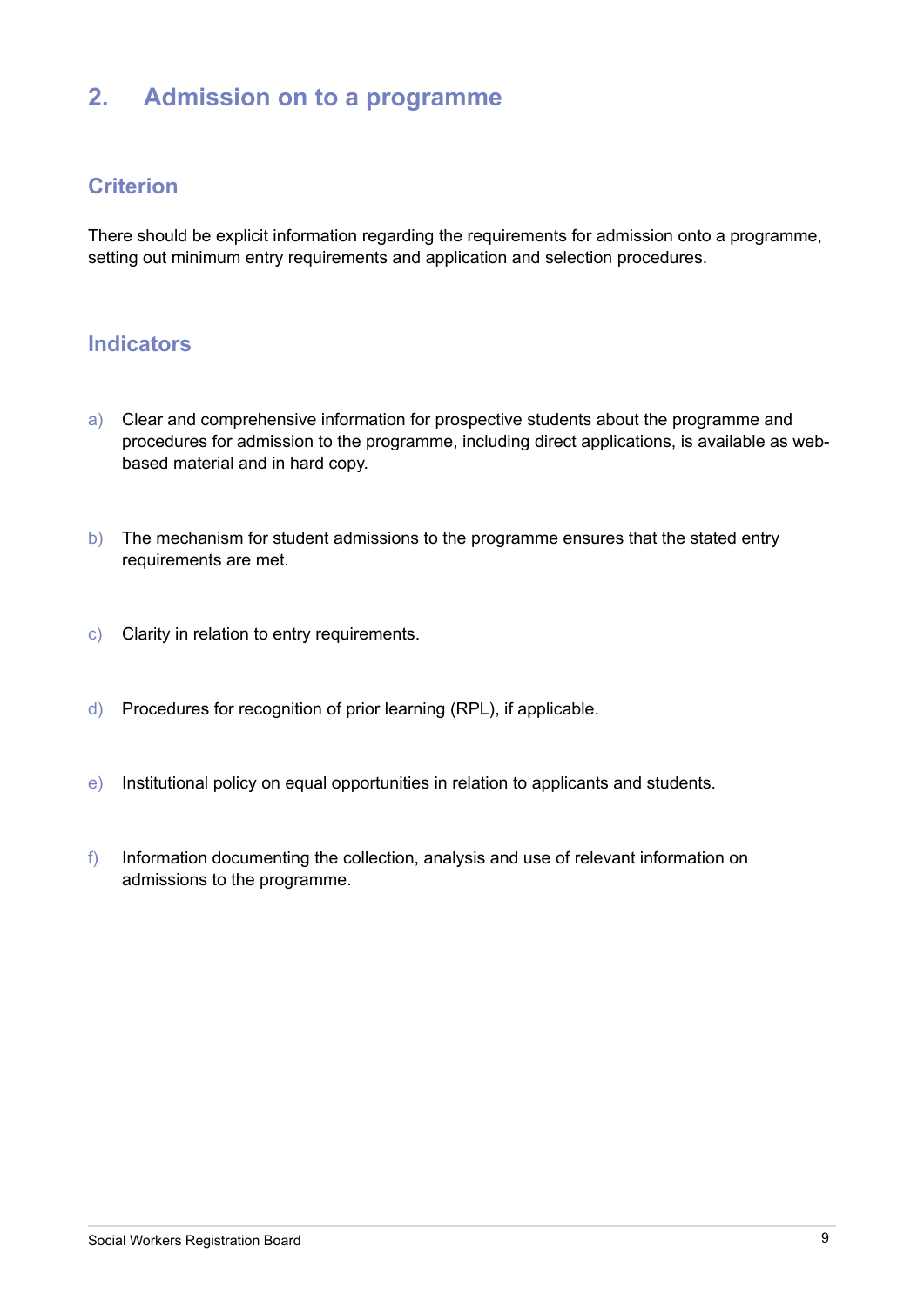### **3. Programme management and resources**

#### **Criterion**

Programmes should be well organised, have clear management and operational structures, adequate and appropriate staffing and the physical and monetary resources to support the teaching and learning activities, research activity, professional development, etc.

### **Indicators**

- a) Confirmation of the long-term security of the programme within an institution.
- b) Commitment to adequate financial support for the programme for the five-year approval period.
- $\epsilon$ ) The named person with direct responsibility for the programme has an appropriate social work qualification and experience.
- $\mathbf d$ ) The organisational and staffing structure supporting the management of the programme is explicit.
- e) Structures are in place to facilitate the participation of staff and students in relevant deliberation and decision-making processes.
- $f$ ) The staff involved with teaching the students have appropriate qualifications, full knowledge and understanding of the subject they are teaching and the skills and experience to transmit their knowledge effectively to students in a range of teaching contexts and have access to feedback on their own performance.
- g) The following groups, involved with teaching the students, are required to be Registered Social Workers:
	- 1. Programme Directors
	- 2. Core Social Work Programme Team
	- 3. Practice Teachers
	- 4. Practice Tutors

Education Providers will be required to provide details of the core social work programme team which will include members of staff responsible for teaching social work theory and practice *(effective academic year 2014)*.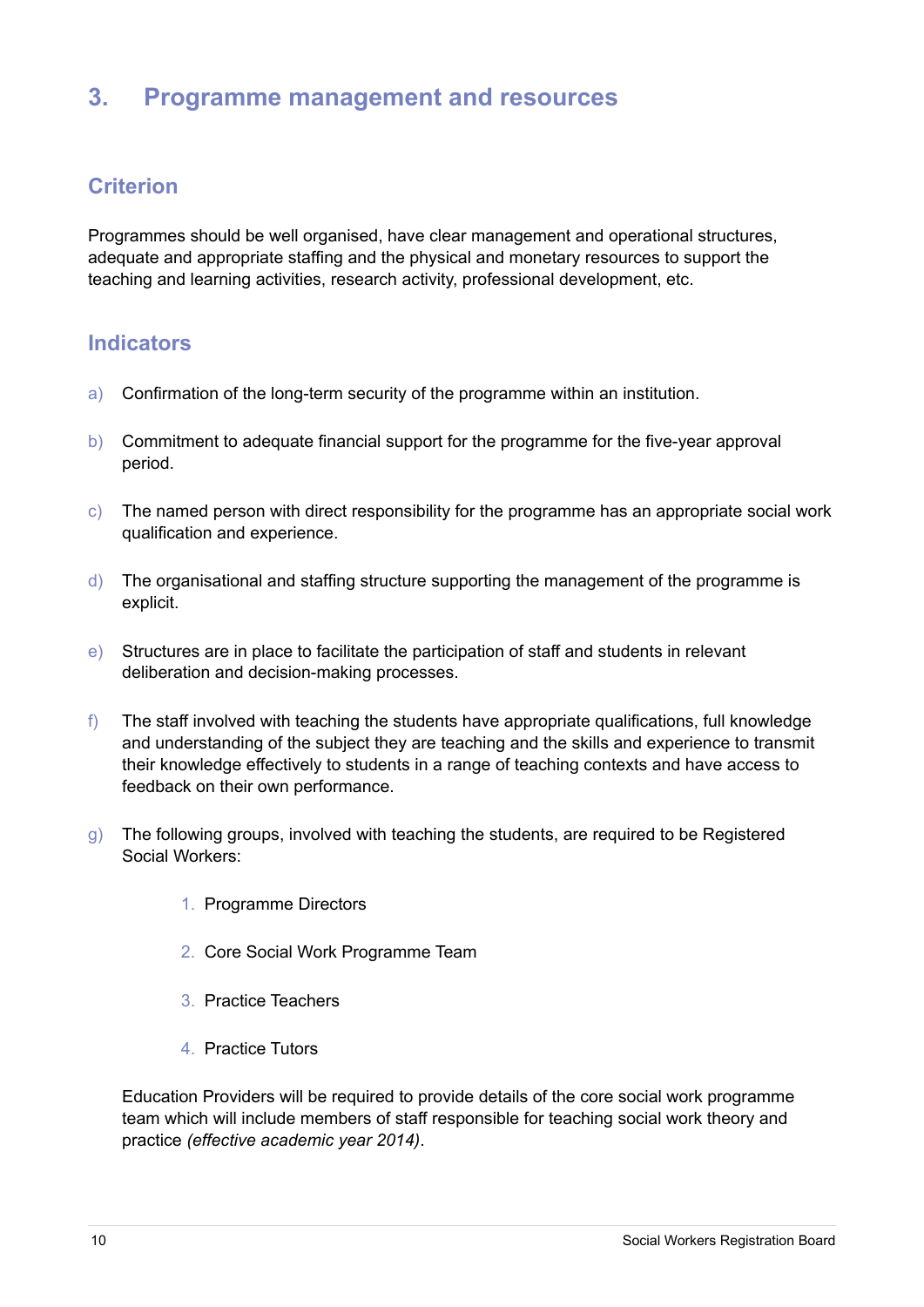- h) A mechanism for staff development that prepares staff to deliver the educational programme is declared.
- i) Appropriate and adequate resources/facilities to meet the teaching and learning needs of the students are available.
- j) The process of monitoring student attendance is declared, together with the implications of non-attendance.
- k) The institution keeps appropriate records, which should include records of the conferment of academic awards and details of students who exit the programme before completion.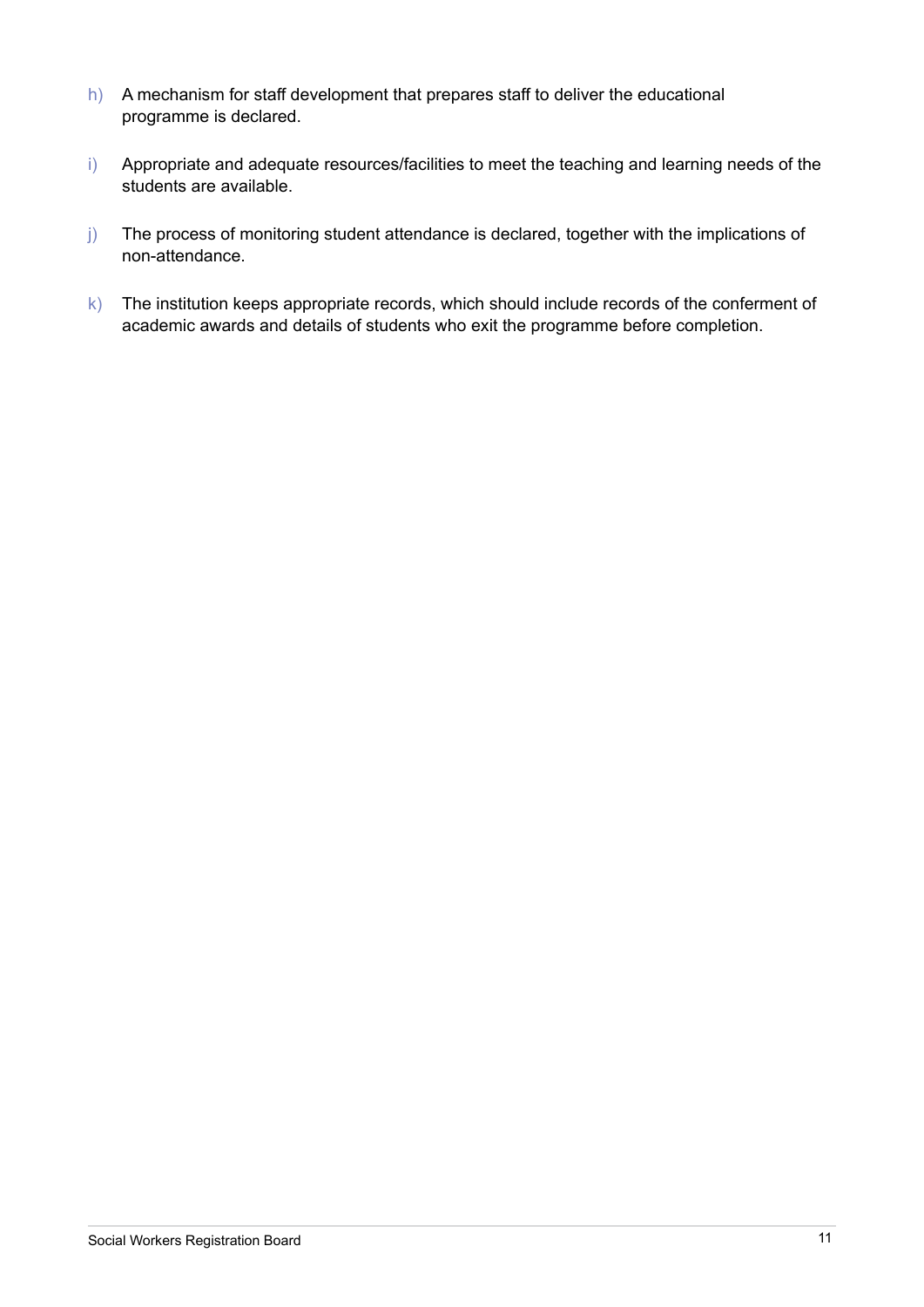# **4. Learning resources and student support mechanisms**

#### **Criterion**

Resources available for the support of student learning are adequate and appropriate for the programme.

- a) Adequate and appropriate learning resources are available and accessible to students.
- b) Support mechanisms are available for students, designed with their needs in mind and responsive to feedback from those who use the services.
- c) A formal complaints procedure is in place for students.
- d) Institutions routinely monitor, review and improve the effectiveness of the support services available to students.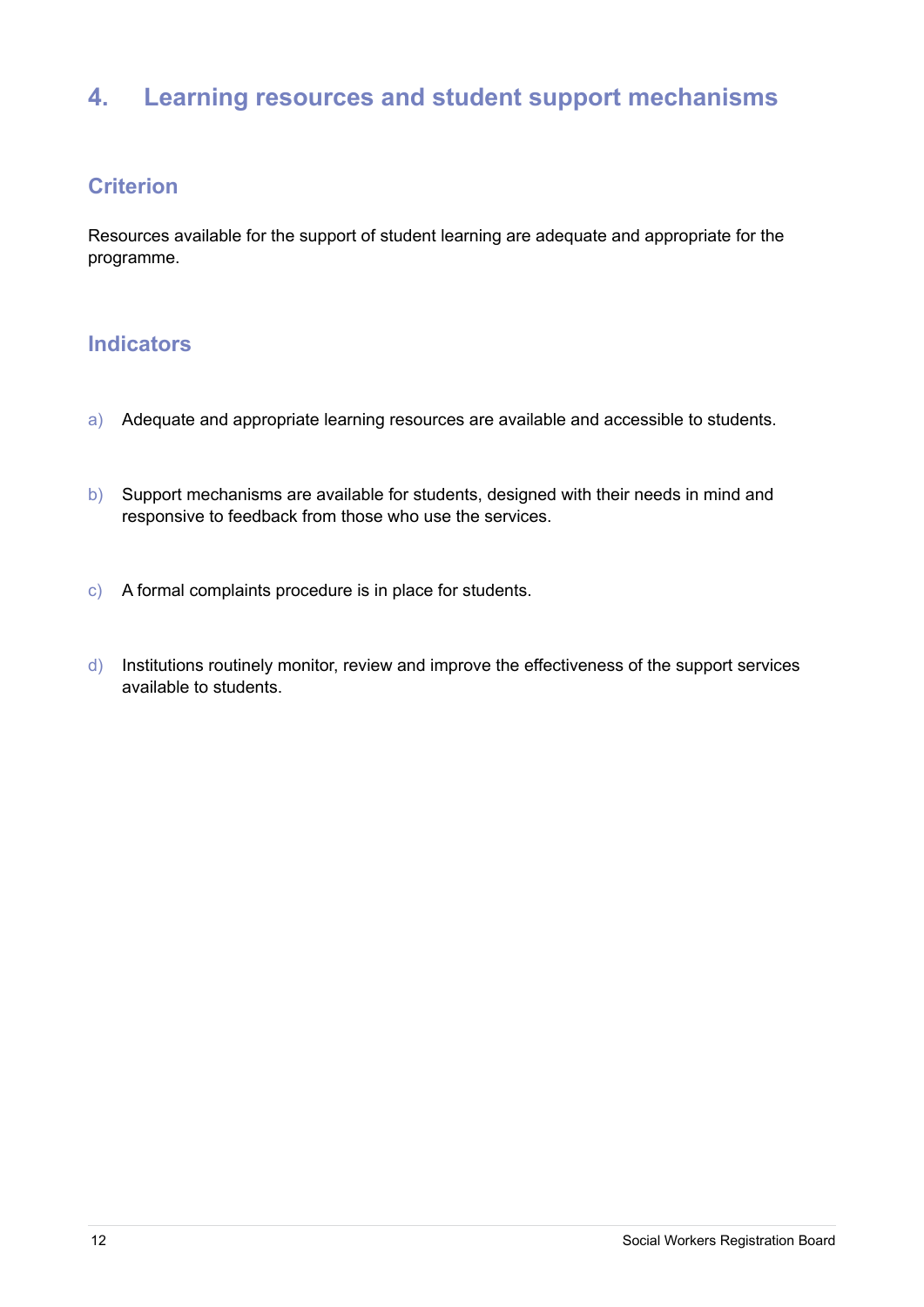# **5. Policy and procedures for quality assurance**

#### **Criterion**

Providers should explicitly commit themselves to the development of a culture which recognises the importance of quality assurance and quality improvement. The strategy, policy and procedures should have formal status within the institution and be publicly available and they should include a role for students and other stakeholders.

- a) The existence and availability of reviews of the programme, for example, internal quality assurance reports, external quality audits, academic review by accrediting bodies, professional body reviews, external examiners' reports, student feedback and reviews by former students and employers.
- b) An appropriate policy on the provider's internal quality assurance system.
- c) Grievance and appeals procedures are in place for students.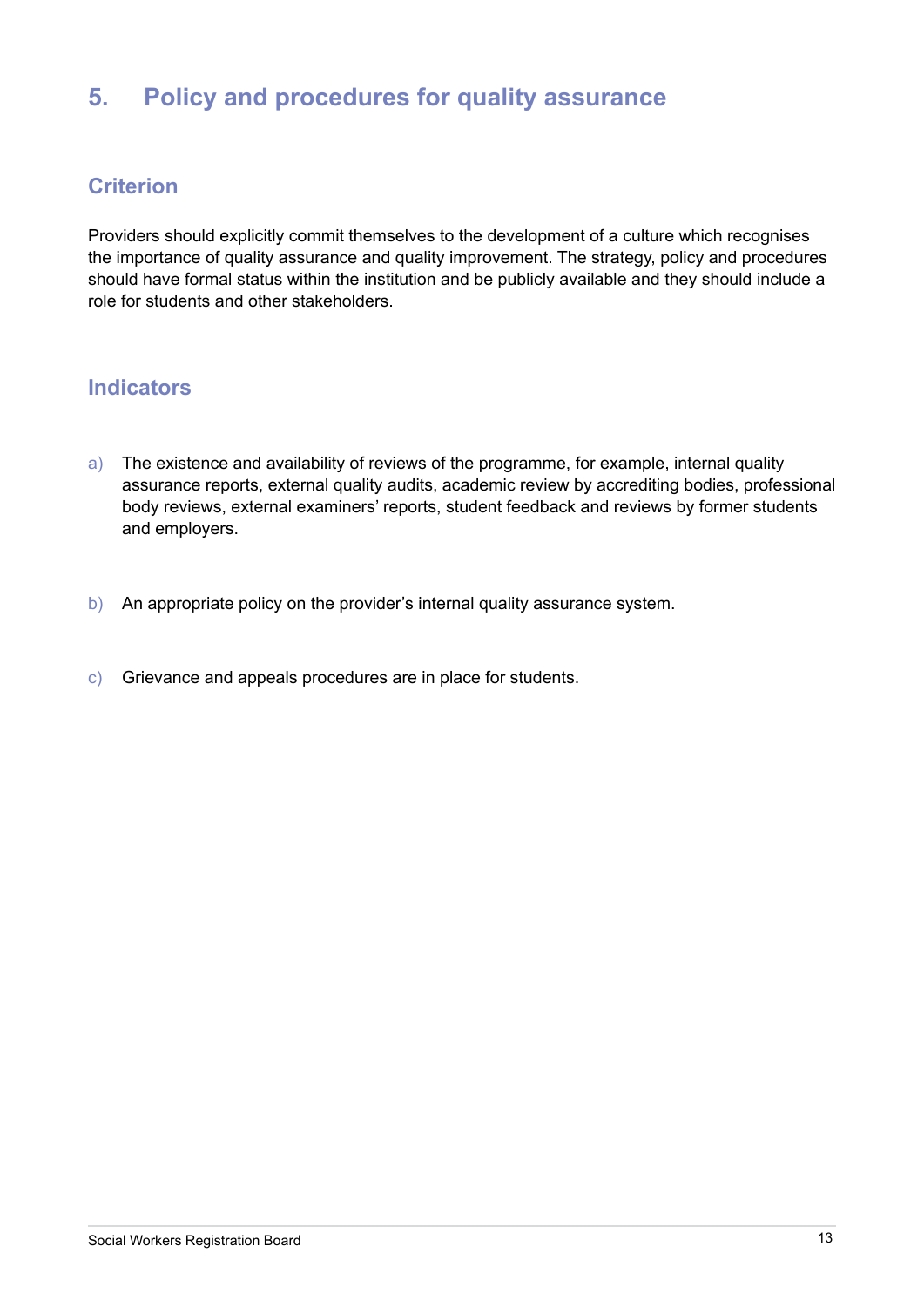# **6. Curriculum design and development**

#### **Criterion**

Curriculum design should reflect current, evidence-informed and research-based educational theory and social work practice. The curriculum model chosen should be dynamic and flexible to allow for changes in the social work profession, health and social care delivery and the developments in evidence-informed practice.

- a) The curriculum is designed to meet the standards of proficiency (as outlined in Section 3) agreed by the Social Workers Registration Board.
- b) Curriculum design and development are guided by professional knowledge of the subject that is evidence-informed.
- c) The curriculum development team is informed by social work practitioners and social work employers. Other stakeholders who may bring a broader perspective to the development of the curriculum should be consulted, for example, service users, researchers and policy makers.
- d) The curriculum utilises a range of teaching and learning strategies to assist in the development of knowledgeable, competent, reflective practitioners who are willing to accept personal and professional accountability for evidence-informed practice, and who are equipped with life-long skills for problem-solving and self-directed learning.
- e) The curriculum design reflects a variety of methods of teaching and learning and provides a balance between lectures, tutorials, workshops, small group interactions, demonstrations, practical work and self-directed learning.
- $f$ ) The curriculum design reflects evidence of inter-professional education and inter-disciplinary co-operation designed to lead to improved collaborative practice between health and social care professionals working together to achieve better outcomes for service users.
- g) The curriculum is planned to demonstrate a balanced distribution and integration of theory and practice to achieve the standards of proficiency (as outlined in Section 3).
- h) The module descriptors/course outlines identify the aims, learning outcomes, syllabus content, student contact hours, student effort/self-directed learning hours and the assessment strategies.
- i) The curriculum articulates how the student is enabled to achieve the expected learning outcomes of the programme.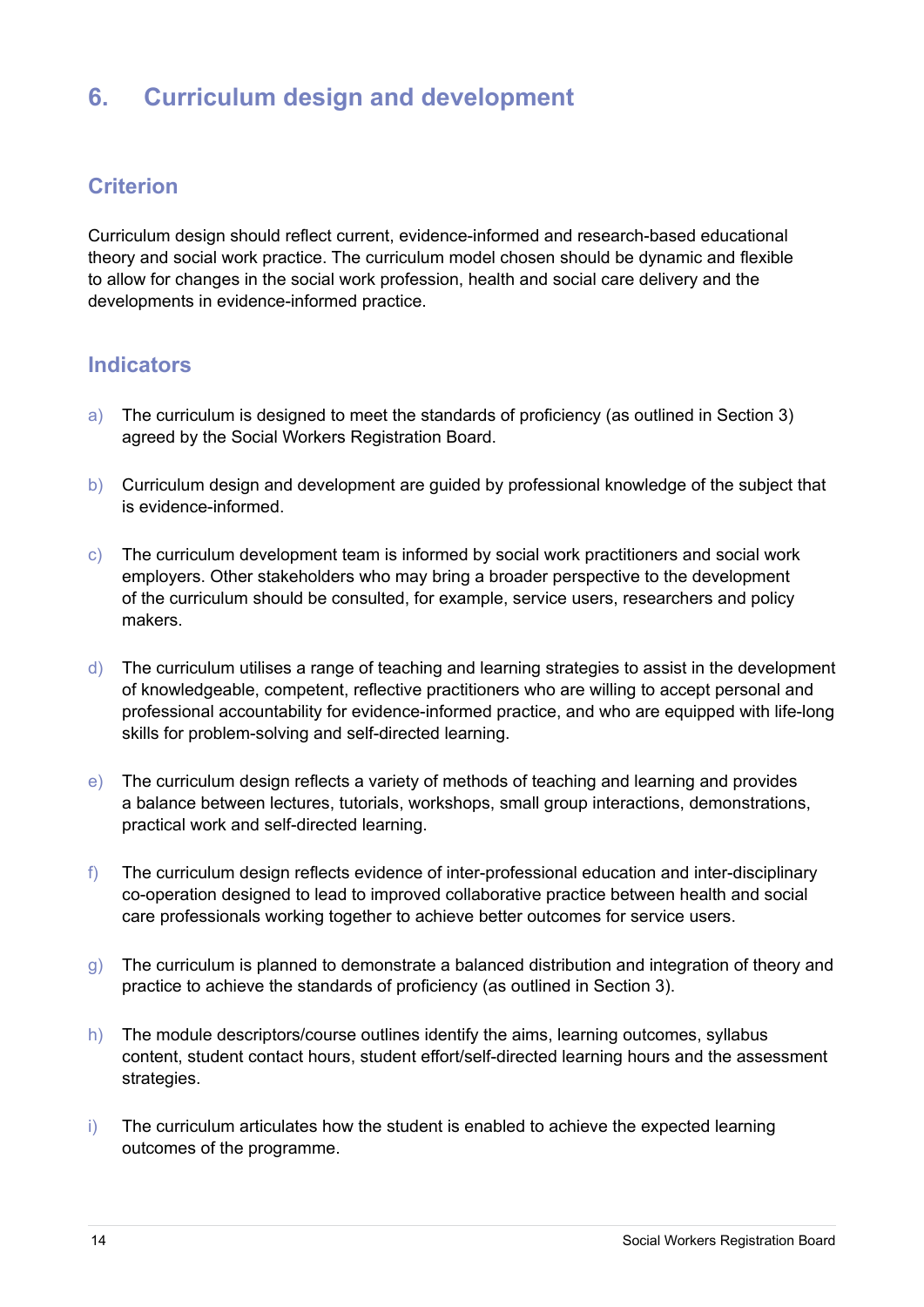### **7. The assessment strategy**

#### **Criterion**

Assessment of learning is a continuous process and demonstrates a balanced and integrated distribution throughout the programme. Students should be assessed using published criteria, regulations and procedures which are applied consistently.

- a) The assessment strategy and design ensures that the student who successfully completes the programme has met the intended learning outcomes of the programme and the standards of proficiency set out for the profession.
- b) Assessment techniques are appropriate for their purpose, whether diagnostic, formative or summative.
- c) Assessment techniques have clear and published criteria for marking.
- d) Assessments are undertaken by people who understand the role of assessment in the progression of students towards the achievement of the knowledge, skills and proficiencies associated with their intended qualification.
- e) Assessments do not rely on the judgements of single examiners.
- f) There are policies covering student absence, illness and other mitigating circumstances.
- $g$ ) Examinations and assessments are conducted securely in accordance with the institution's stated procedures.
- h) Assessments are subject to administrative verification checks to ensure the accuracy of the procedures.
- i) Students are fully informed about the assessment strategy being used for their programme, what examinations or other assessment methods they will be subject to, what will be expected of them, and the criteria that will be applied to the assessment of their performance.
- j) Information is provided on the procedures for obtaining results, viewing scripts, getting feedback from lecturers, making an appeal and supplementary examinations.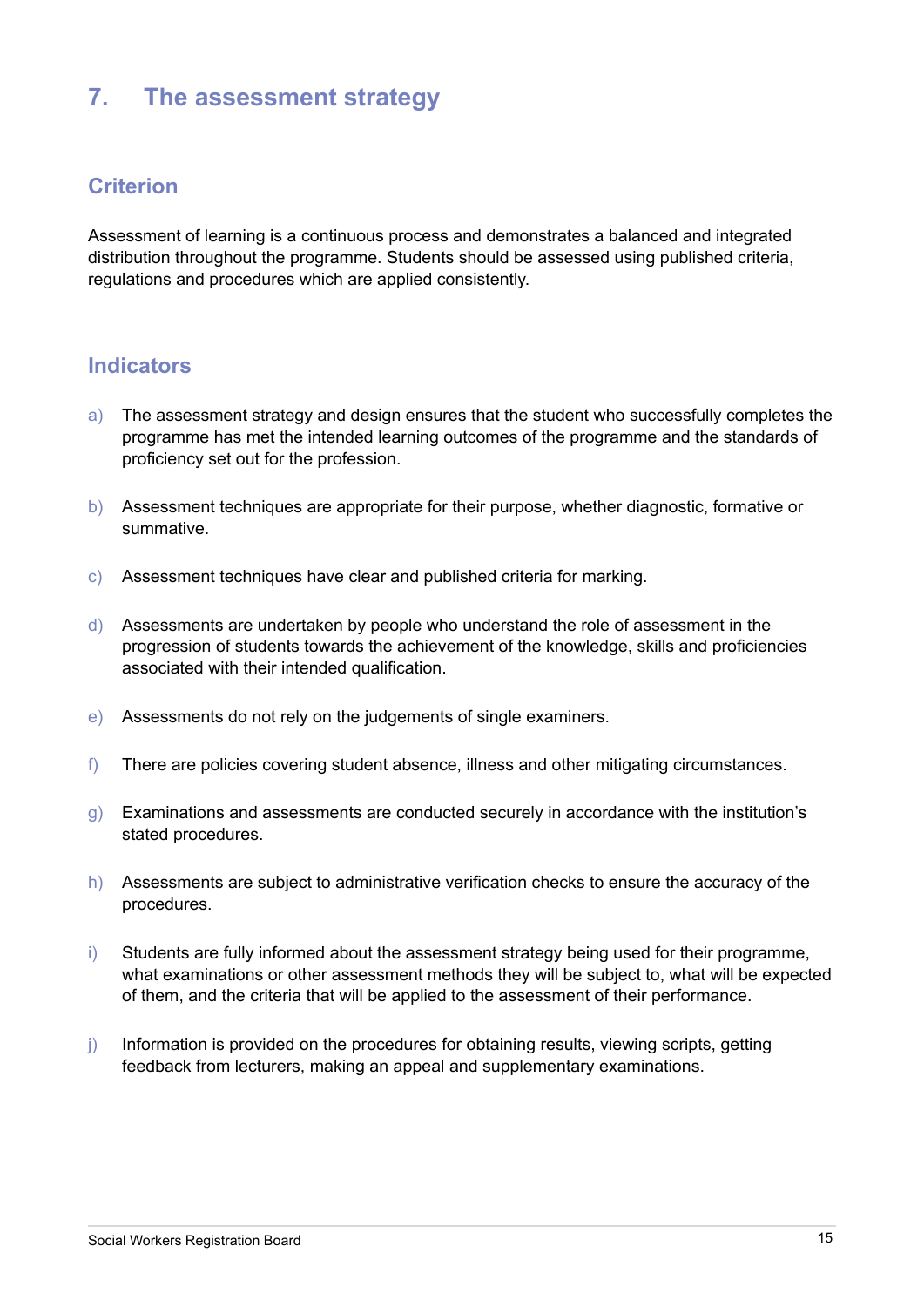### **8. Practice placements**

#### **Criterion:**

Practice placement learning enables students to acquire the standards of proficiency for the social work profession and become safe, competent practitioners willing to accept personal and professional accountability for their work. Learning initially developed within the academic component of social work programmes must be integrated into practice through the experience and supervision offered by structured placements within social work settings. A partnership approach between the education provider and the practice placement provider is essential. Practice placement education is an integral component of social work education and training programmes.

- a) Students must spend at least 1,000 hours in practice placements, 350 hours of which must be in one block and full-time.
- b) As the majority of social workers in Ireland are employed by statutory agencies, it is recommended that, where possible, each social work student should have at least one placement in a statutory setting.
- c) The selection of practice placements provided by the education provider, in conjunction with service agencies, reflects the scope of social work practice settings in which the social worker normally operates.
- d) The education provider will have a set of requirements for the selection of placements to ensure quality learning environments for students and will make a formal agreement with the practice placement provider that clearly sets out the responsibilities of both parties on an annual basis.
- e) On-going reviews of practice placements will ensure that placements provide a safe and supportive environment, high-quality professional practice and opportunities for the student to experience direct contact with service users. Students, practice teachers and placement providers will have a role in this review process.
- f) The placement should provide the student with a minimum number of hours of supervision by a practice teacher each week.
- g) Students, placement providers and practice teachers will be fully informed and prepared for the practice placements.
- h) While on placements, contact should be maintained with the student by the programme providers. To this end, a minimum of two meetings should be held between the programme tutor, the practice teacher and the student on placement.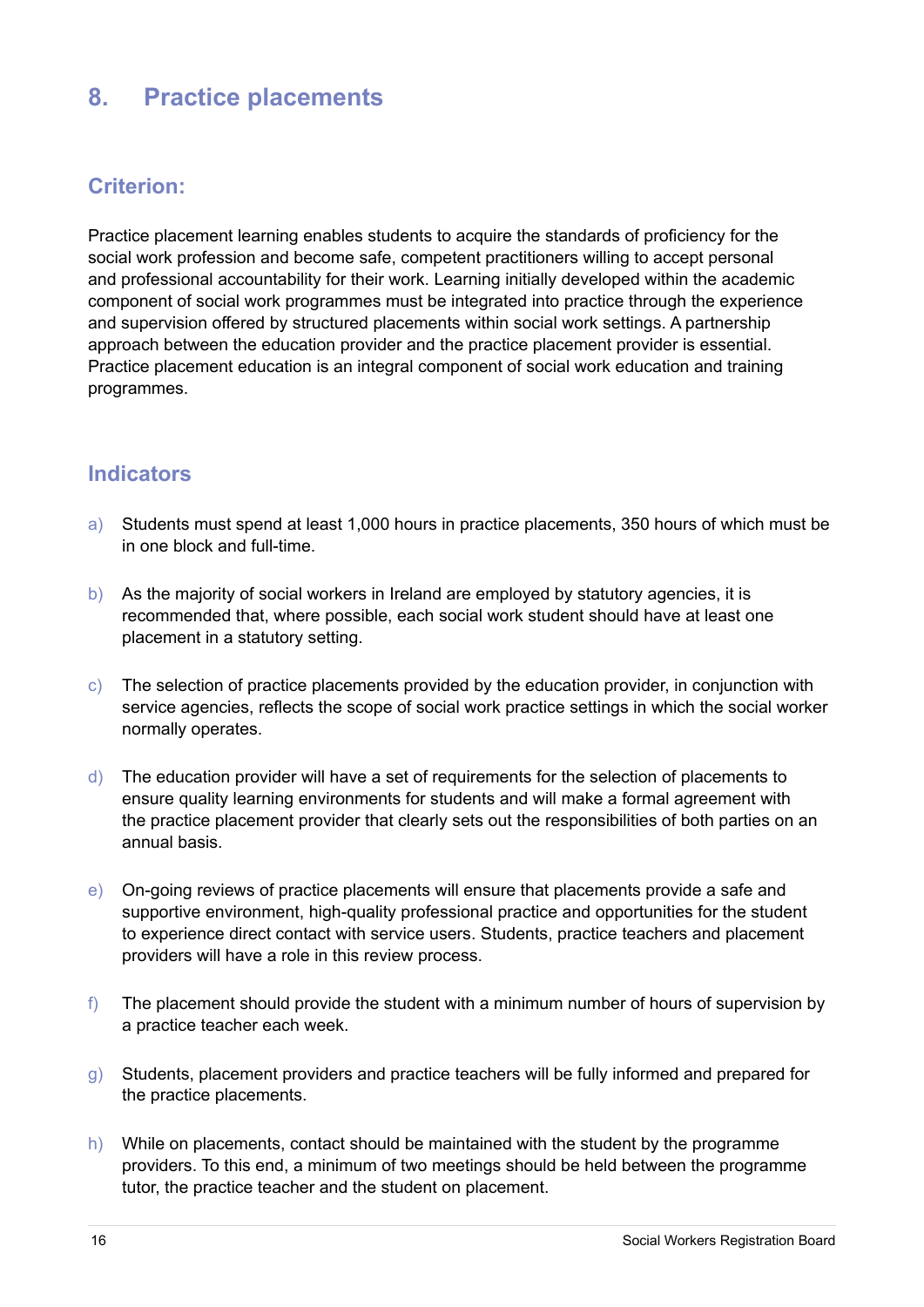- i) Practice teachers will have relevant social work qualifications, at least two years' relevant practice experience and competence, and be in their current post for a minimum of one year where possible. Practice teachers should be fully informed of the expectations, organisation and arrangements for the placements. In addition, they will have undertaken appropriate training to enable them to carry out their role effectively and efficiently and will normally be located in the same practice setting as the practice students.
- j) Support and educational opportunities will be available to practice teachers to develop their practice education skills in relation to facilitating students on placement.
- k) There should be a minimum of two placements during the programme of training for each student and at least one of these should be full-time. At least fifty per cent of placement time should be spent in this country.
- I) A varied range of appropriate placements must be available so that students are exposed to different areas of social work and given the opportunity to practise a range of approaches. This might include a mix of placements in a variety of areas of potential employment, such as acute and community services, disability, mental health, older persons' services, children and family services, the Probation Service and local authorities, to reflect the distribution of placements offered on a consistent and annual basis.
- m) Student allocation to practice placements is based on the need to integrate theory and practice and to facilitate the progressive development of knowledge, skills and competencies. The knowledge, skills and competencies learnt in this way should be transferable between situations, contexts and agencies.
- $n)$  Pre-placement requirements, such as Garda vetting and appropriate health and safety measures, are in place.
- o) Policies and procedures are in place for the assessment of students on practice placements, including appeal mechanisms for failed placements. Placement reports should be jointly signed by the practice teacher and the student.
- p) A code of conduct for students whilst on placement should be in place.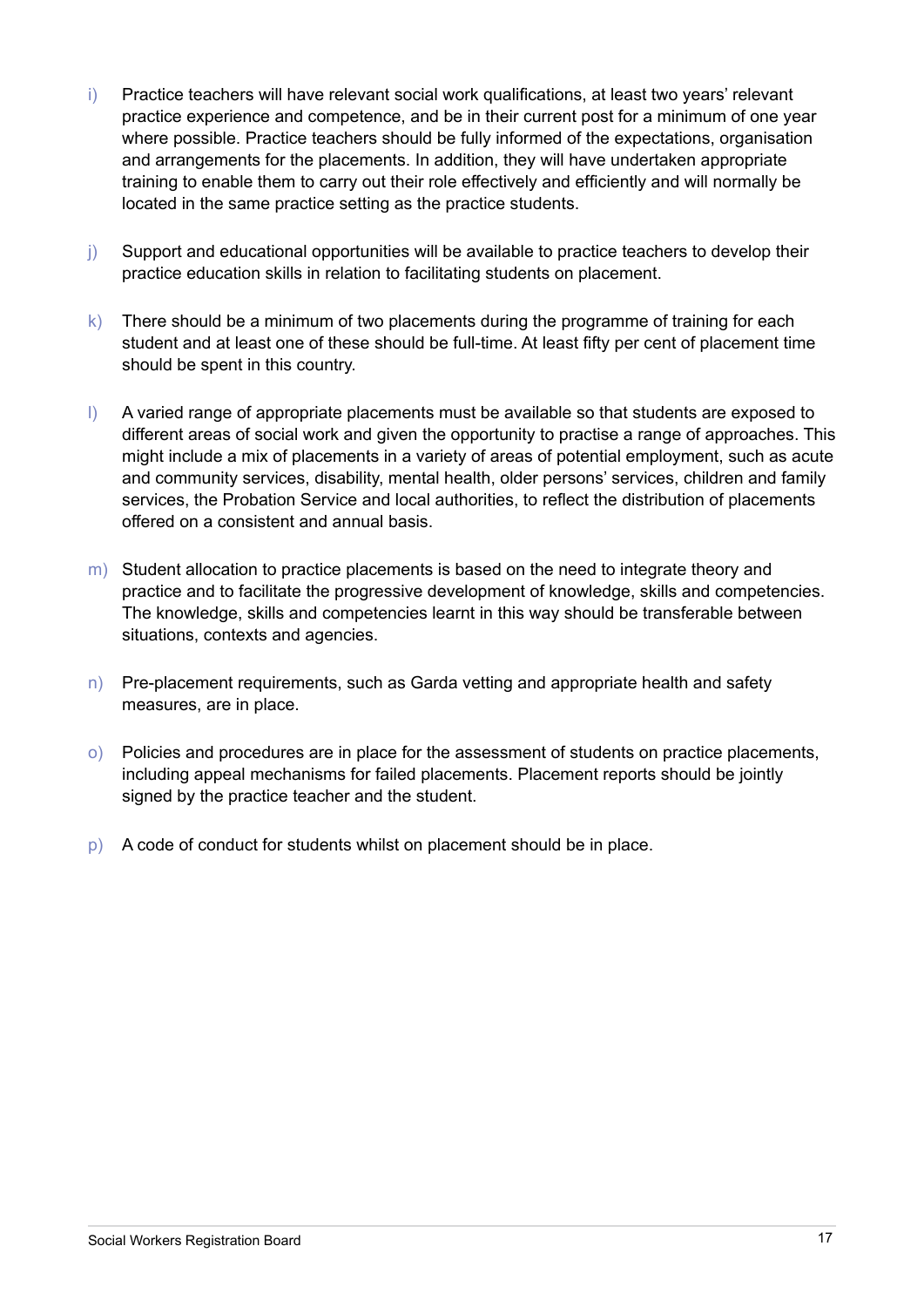# **Standards of proficiency**

This section sets out the standards of proficiency. These are the standards required of graduates for the safe and effective practice of social work. They are the minimum standards necessary to protect the public.

The standards of proficiency are the key obligations and are accompanied by specific indicators, which provide more detail about the standards of proficiency for providers.

The standards of proficiency should not be interpreted by providers as being detailed programme specifications. They do not specify the courses of study a learner must take. Rather, they should be seen as a reference for the development of programmes and a framework for the elaboration of intended learning outcomes. A diverse range of potential programmes and programme learning outcomes is compatible with these standards.

The standards of proficiency will in the first case be used by providers when preparing an application to the Social Workers Registration Board for approval of a programme. These same standards will be used by the assessment team during the approval process and they will also be used in the on-going monitoring of programmes to ensure that a programme continues to meet the required standards.

The standards of proficiency are grouped under six domains:

|           | Domain 1: Professional autonomy and accountability |
|-----------|----------------------------------------------------|
| Domain 2: | Interpersonal and professional relationships       |
| Domain 3: | Effective communication                            |
| Domain 4: | Personal and professional development              |
| Domain 5: | <b>Provision of quality services</b>               |
| Domain 6: | Knowledge, understanding and skills                |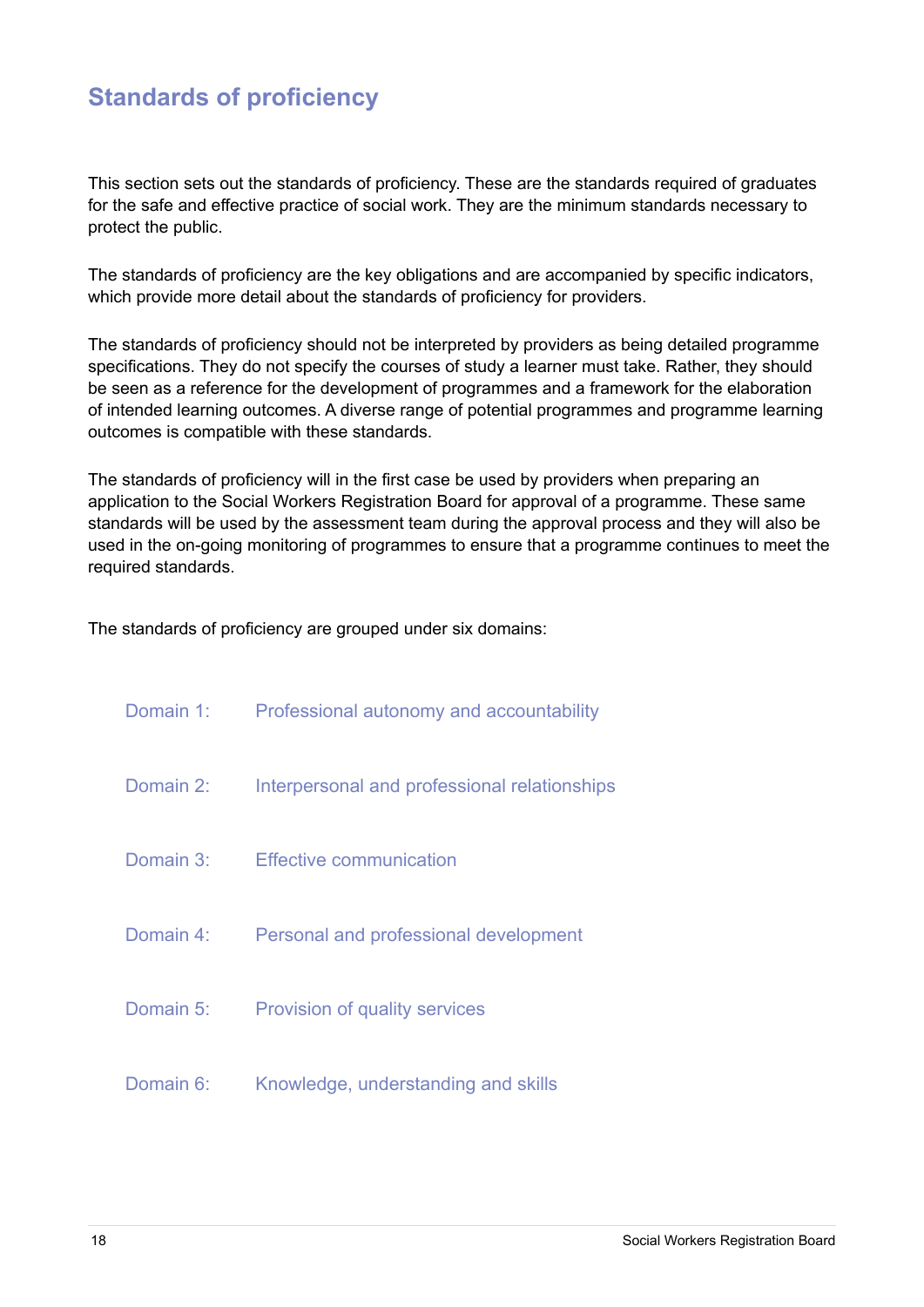- **1. Practice within the legal and ethical boundaries of their profession to the highest standard.** 
	- a) Act in the best interest of service users at all times and within the boundaries of their profession.
	- b) Respect and, so far as possible, uphold the rights, dignity and autonomy of every service user, including their role in the diagnostic, therapeutic and social care process.
	- c) Provide and articulate professional and ethical practice.
	- d) Practise in accordance with current legislation applicable to the work of their profession.
	- e) Contribute to the development of effective, ethical and equitable policy and practice, regarding issues addressed by their profession.
	- f) Understand the implications of duty of care for service users and professionals.
	- g) Understand the principles of professional regulation and the provisions of the *Social Workers Registration Board Code of Professional Conduct and Ethics*.
	- h) Manage themselves, their practice and that of others in accordance with the *Social Workers Registration Board Code of Professional Conduct and Ethics*.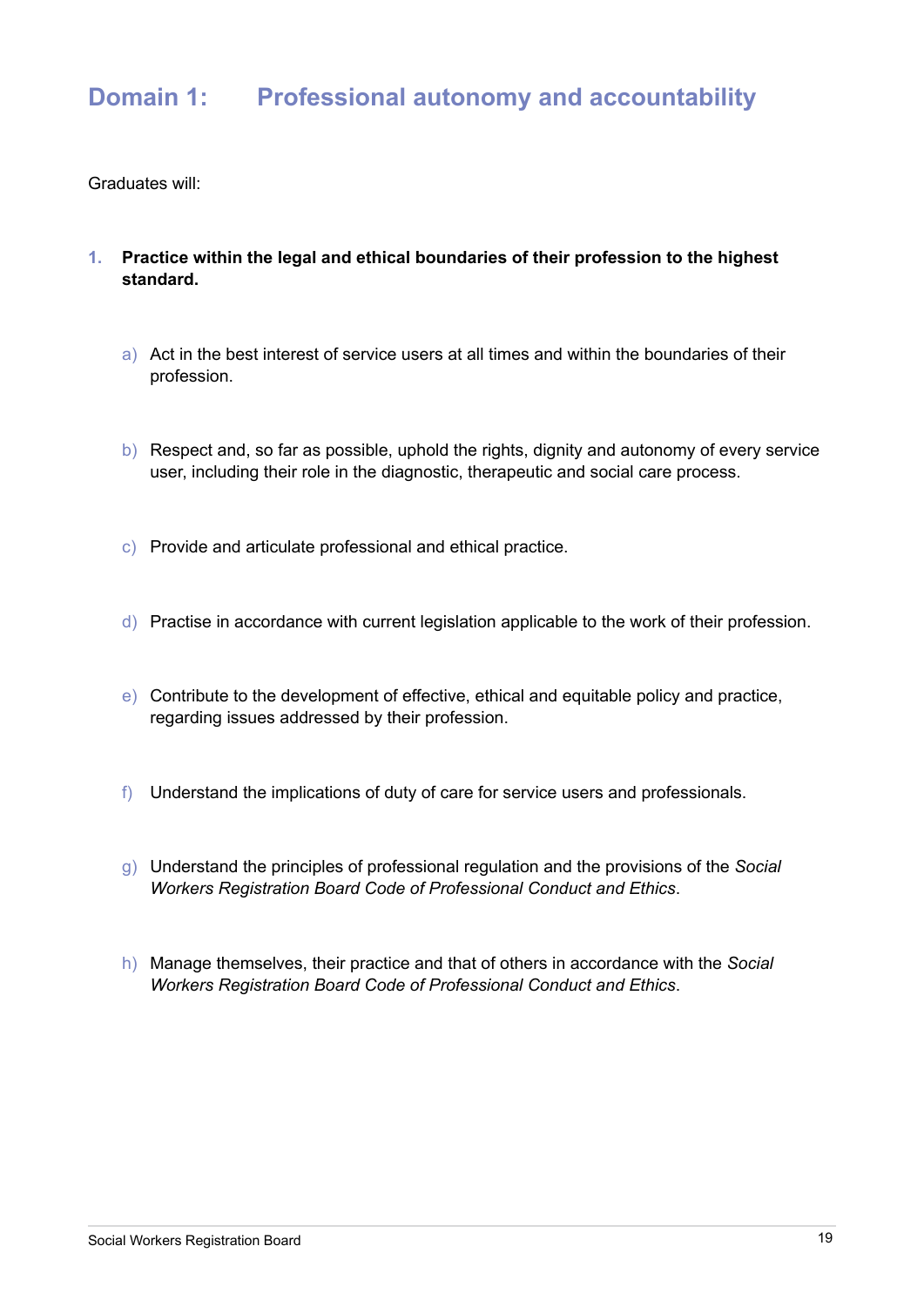Graduates will:

#### **2. Practice in an anti-discriminatory way.**

- a) Acknowledge and respect the differences in beliefs and cultural practices of individuals or groups.
- b) Promote equality and mutual respect, without prejudice, in a culturally competent, antidiscriminatory and anti-oppressive manner.
- c) Assist in the promotion of policies and systems to protect the health, safety, welfare, equality and dignity of staff, volunteers and service users.
- d) Demonstrate a commitment to human rights and social justice.
- e) Recognise the moral and legal rights of individuals to the promotion of wellbeing and protection, if at risk of abuse, exploitation and violence from others or themselves.

#### **3. Understand the importance of, and be able to maintain, confidentiality.**

- a) Respect the confidentiality of service users and use information only for the purpose for which it was given.
- b) Understand confidentiality within a team setting.
- $\vert c \vert$  Understand the limits of confidentiality, particularly in relation to child protection and elder abuse.
- d) Be aware of data protection, freedom of information and other relevant legislation.
- e) Understand the potential conflict that can arise between confidentiality and whistle-blowing.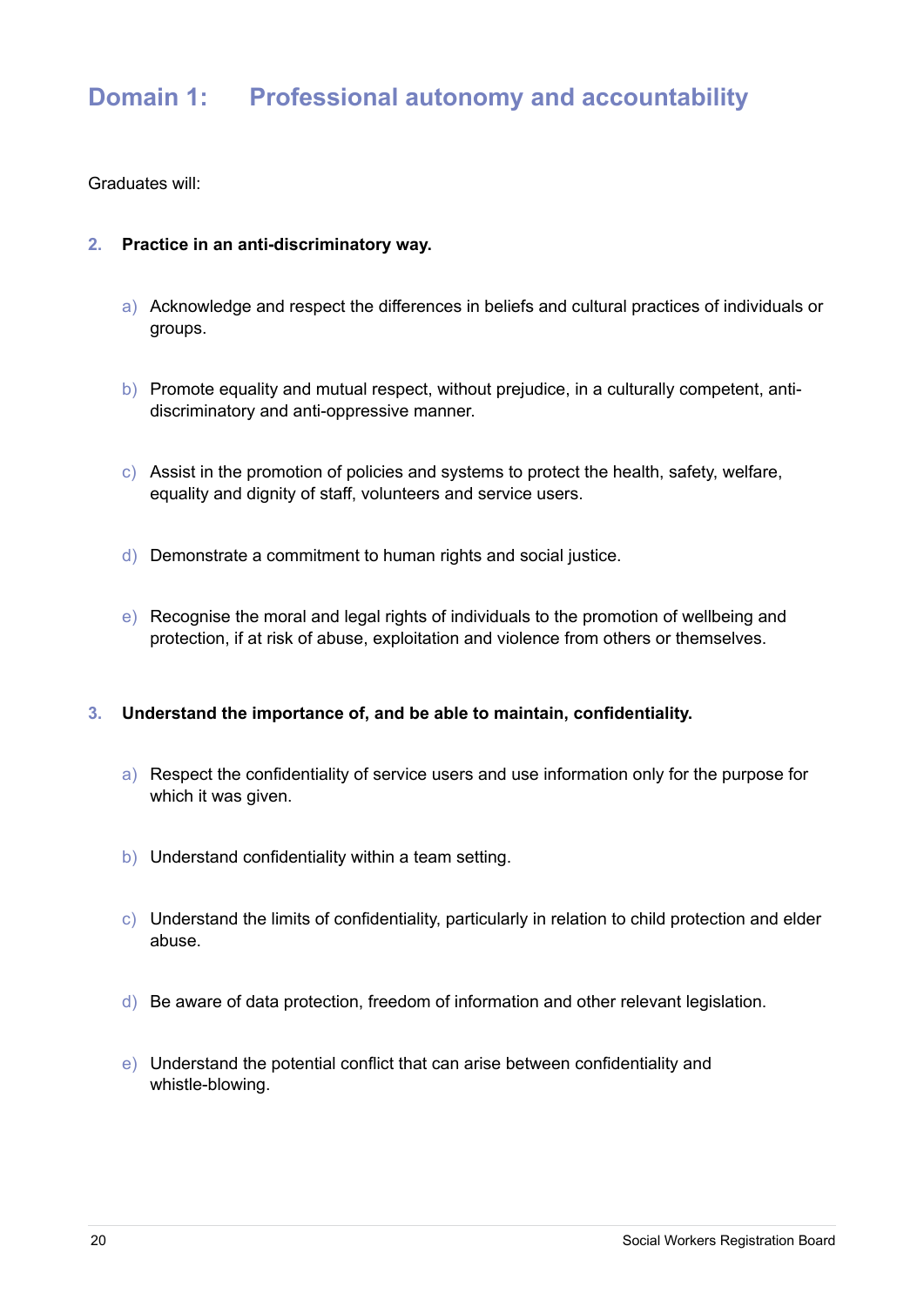Graduates will:

#### **4. Understand the importance of, and be able to obtain, informed consent.**

- a) Demonstrate competence in gaining informed consent to carry out assessments or provide interventions.
- b) Understand the issues associated with incapacity and how to deal with service users who are not capable of giving consent.
- c) Maintain accurate records relating to consent.
- d) Respect the rights of the service user.

#### **5. Be able to exercise a professional duty of care.**

- a) Recognise personal responsibility for one's actions and be able to justify reasons for professional decisions made.
- b) Understand the need to maintain the highest standards of personal/professional conduct.

#### **6. Be able to practise as an autonomous professional, exercising their own professional judgement.**

- a) Know the limits of their practice and know when to seek advice or refer to another professional.
- b) Recognise the need for consultation and supervision.
- c) Be able to assess a situation, determine the nature and severity of the problem and call upon the required knowledge and experience to deal with the situation.
- $d)$  Be able to initiate appropriate resolution of problems and be able to exercise personal initiative.
- e) Recognise that they are personally responsible for, and must be able to justify, their decisions.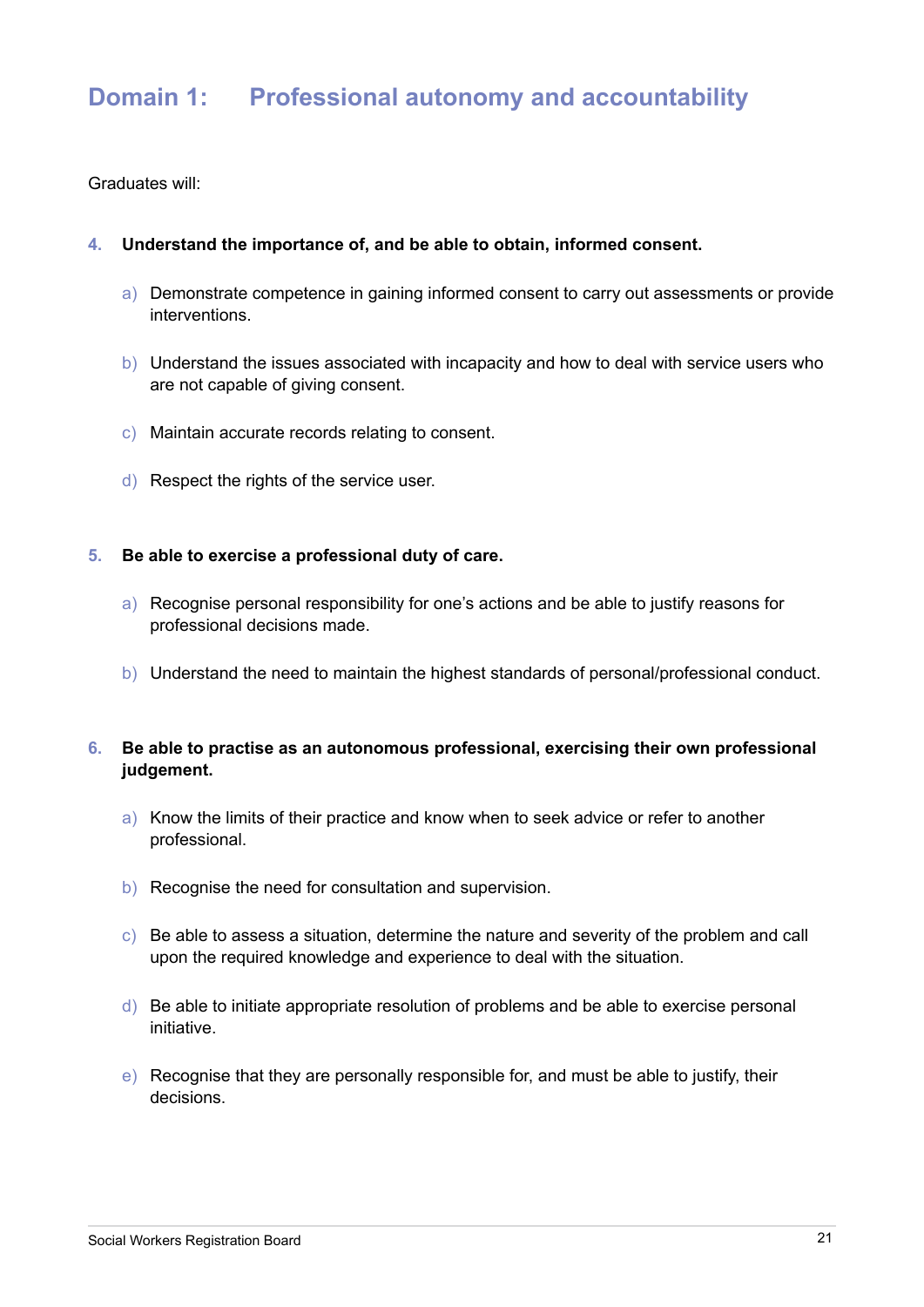- **7. Recognise the need for effective self-management of workload and resources and be able to practice accordingly.** 
	- a) Understand the demands that are placed on the professional practitioner in a given field and the skills required to practise effectively with the workload and available resources.
	- b) Be aware of responsibility to bring to the attention of management situations where unrealistic/unachievable demands are made of staff.
- **8. Understand the obligation to maintain fitness to practise.** 
	- a) Understand the need to practise safely and competently within their scope of practice.
	- b) Understand the importance of maintaining their physical and mental health.
	- c) Understand the importance of keeping skills and knowledge up to date over a lifetime of practice.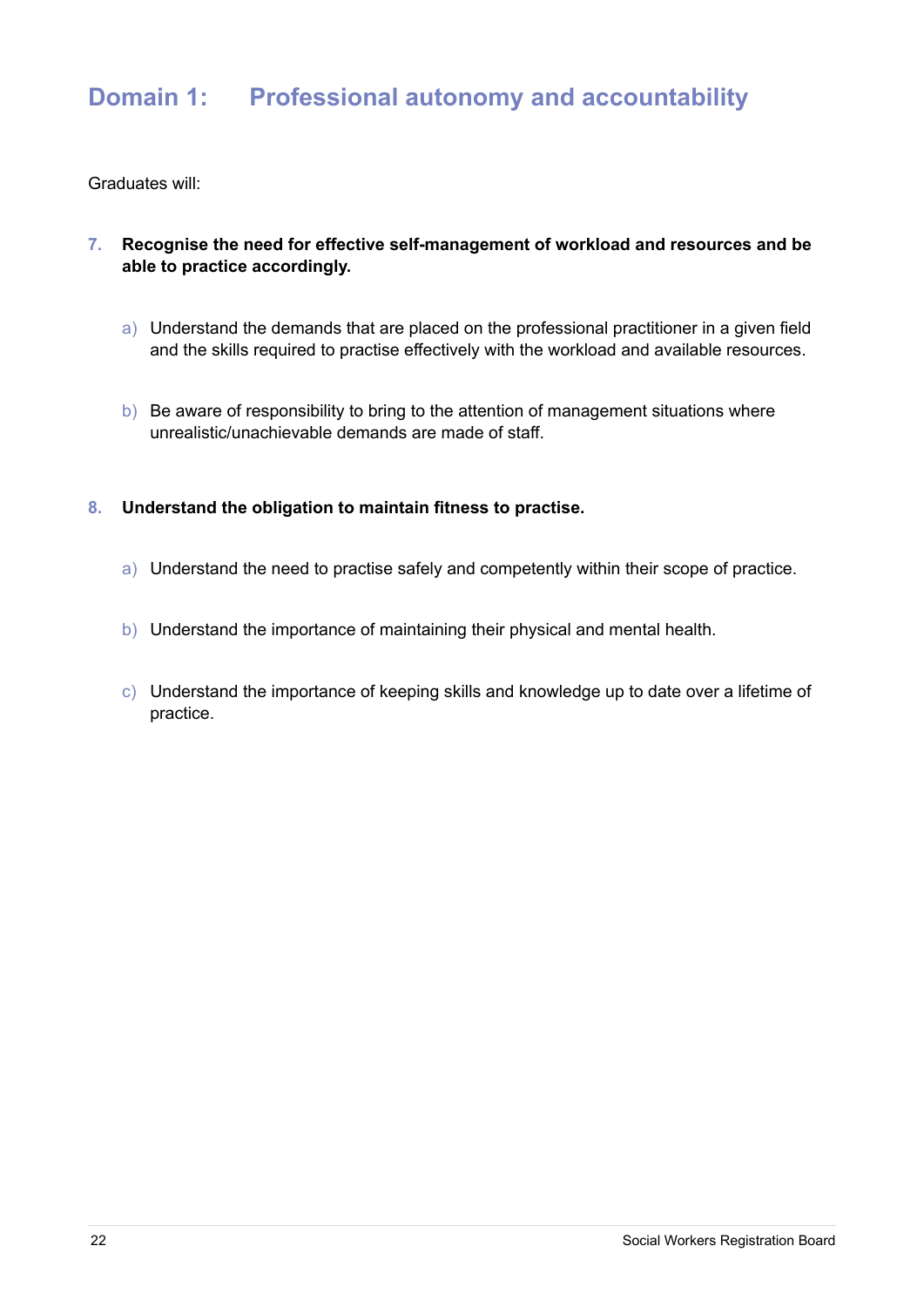### **Domain 2: Interpersonal and professional relationships**

- **1. Work in partnership with service users and their relatives/supporters, groups and communities and other professionals.**
	- a) Demonstrate capacity to build and sustain professional relationships as both an independent practitioner and collaboratively as a member of a team.
	- b) Demonstrate capacity to engage service users and carers in the assessment process, and planning and evaluating interventions to meet their needs and goals.
	- c) Recognise and understand the concepts of power and authority in relationships with service users.
	- d) Be able to make appropriate referrals.
- **2. Contribute effectively to work undertaken as a member of a team (be it multi-disciplinary; interprofessional; multi-service or inter-agency).**
	- a) Understand the role of professional collaboration, consultation and decision making in multi-disciplinary, inter-professional, multi-service and/or inter-agency teams.
	- b) Demonstrate an understanding that relationships with professional colleagues can impact on service delivery and therefore should be based on mutual respect and trust.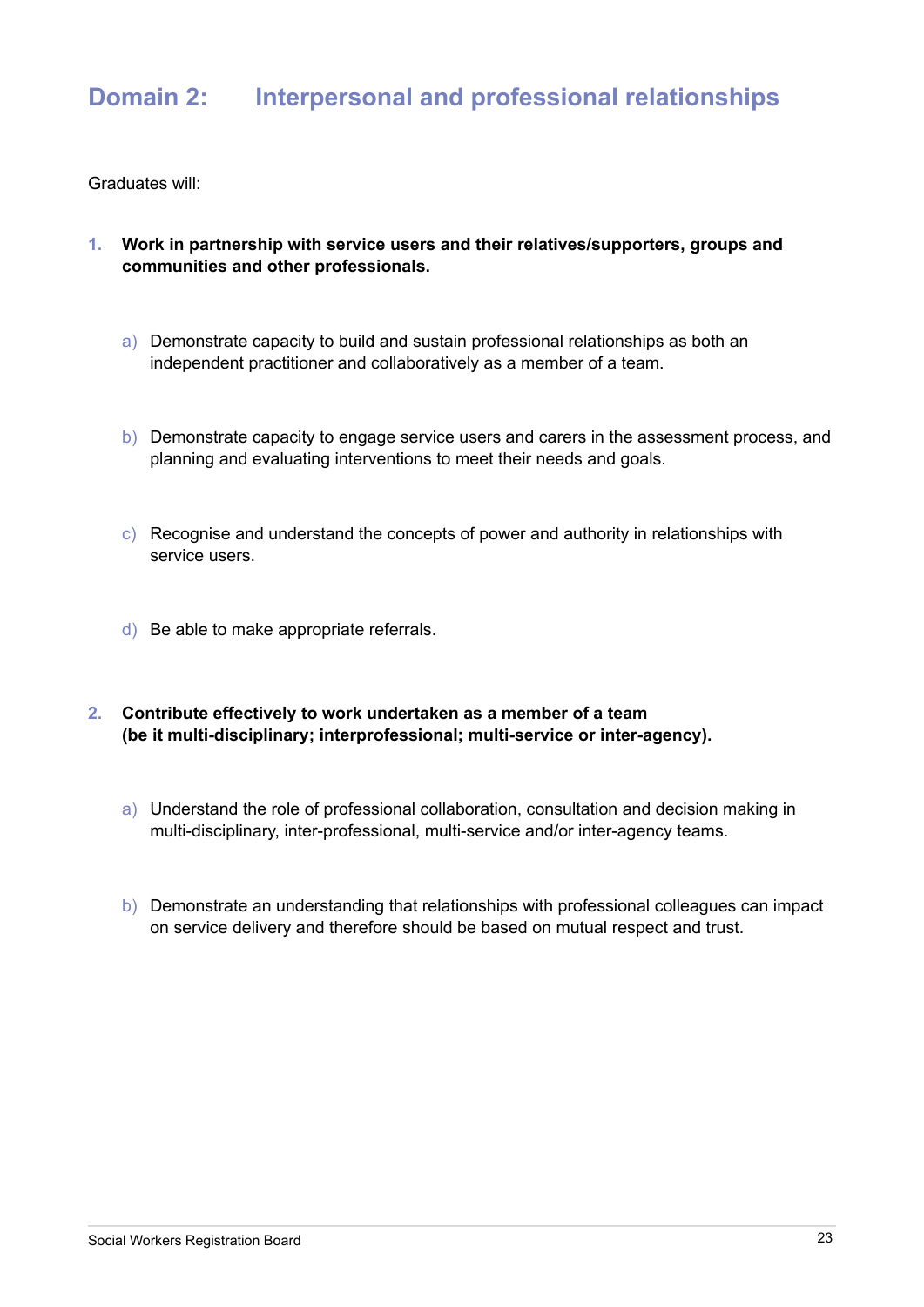# **Domain 3: Effective communication**

Graduates will:

- **1. Demonstrate effective and appropriate skills in communicating information, listening, giving advice, instruction and professional opinion.**
	- a) Understand how communication skills affect the assessment of service users and clients and how the means and channels of communication should be modified to address and take account of factors such as gender, marital status, family status, sexual orientation, religious belief, age, disability, race or membership of the Traveller community and socioeconomic status.
	- b) Demonstrate the ability to produce clear, concise, jargon-free written communications.
	- c) Demonstrate the skill of writing reports, articulating the situation and drawing appropriate conclusions.
	- d) Be able to select, move between and use appropriate forms of verbal and non-verbal communication, including listening skills, with service users and others.
	- e) Demonstrate an appropriate level of skill in the use of information technology relevant to social work.
	- f) Understand the importance of, and demonstrate effective communication with, other colleagues (inter-disciplinary communication) and management.
	- g) Be aware of the characteristics and consequences of non-verbal communication and how this can be affected by, for example, culture, age, ethnicity, gender, religious beliefs and socio-economic status.
	- h) Understand the need to provide service users (or people acting on their behalf) with the information necessary to enable them to make informed decisions.
	- i) Understand the need to use an appropriate interpreter to assist patients/clients/service users with language and communication difficulties.

#### **2. Understand the need for effective communication throughout the care of the service user.**

- a) Recognise the need to use interpersonal skills to facilitate the active participation of service users.
- b) Show effectiveness in communication with involuntary service users and an ability to manage conflict and resistance.
- c) Demonstrate competence in presenting professional judgements and information in a variety of settings.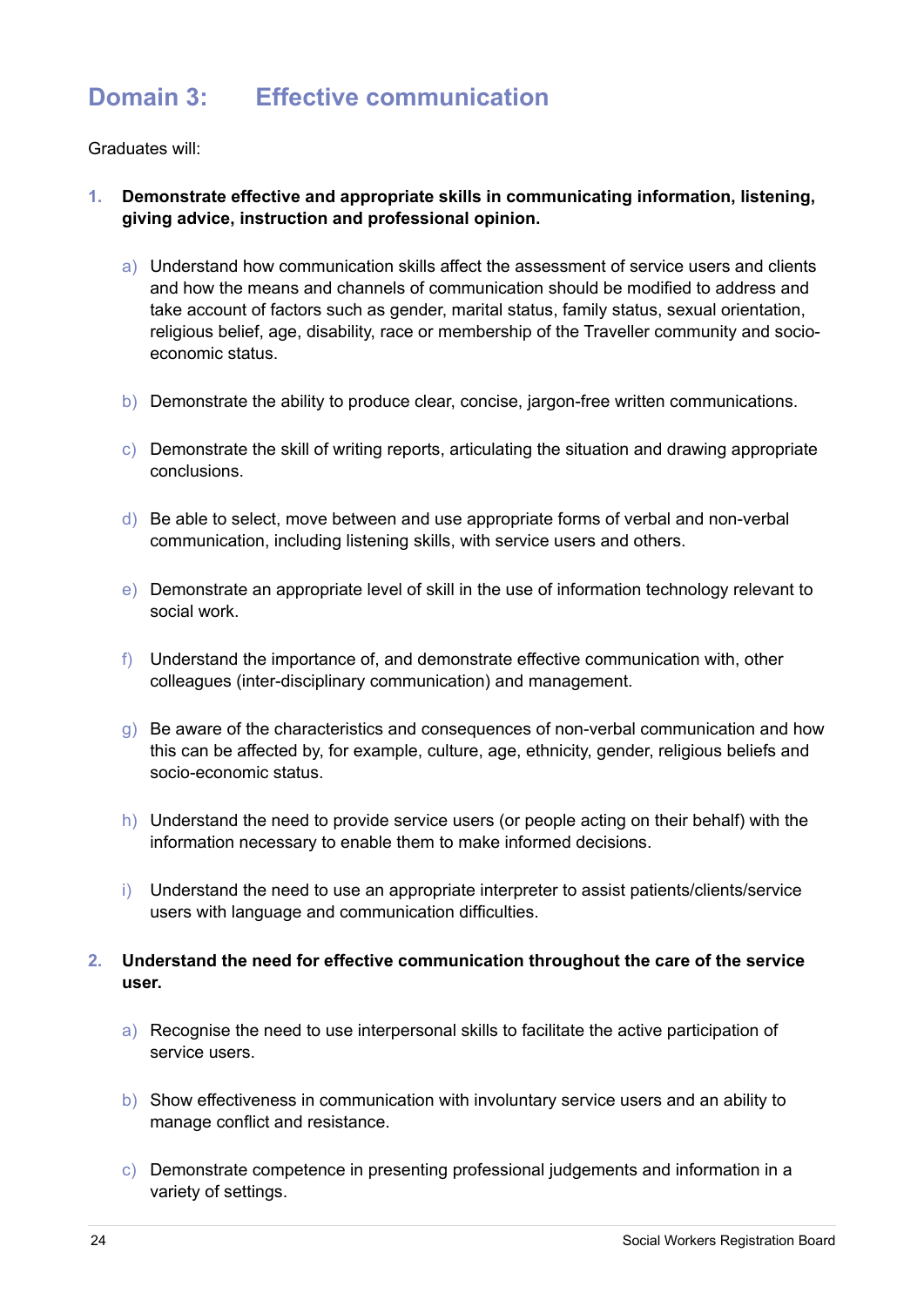### **Domain 4: Personal and professional development**

- **1. Understand the role of reflective practice in relation to personal and professional development.**
	- a) Understand the importance of self-awareness and self-reflection.
	- b) Be able to reflect critically on personal practice in order to be able to improve it.
	- c) Be aware of the relationship between personal life experiences and personal value systems, and the impact these can have on one's decision-making or actions.
	- d) Understand the role, purpose and function of supervision and the importance of seeking supervision to practice.
	- e) Actively avail of opportunities for feedback, mentoring and support from senior colleagues in order to continuously improve personal practice.
	- f) Take responsibility for personal and professional development.
	- g) Develop and critically review a personal development plan which takes account of personal and professional needs.
	- h) Identify and avail of opportunities to promote professional development of self, colleagues and teams and the broader development of disciplines.
	- i) Understand the role of performance management as part of on-going professional development.
	- j) Understand the role of continuing professional development and demonstrate commitment to life-long learning.
	- k) Recognise the need to contribute to policy development.
	- l) Recognise the contribution and value of research in developing evidence-informed practice.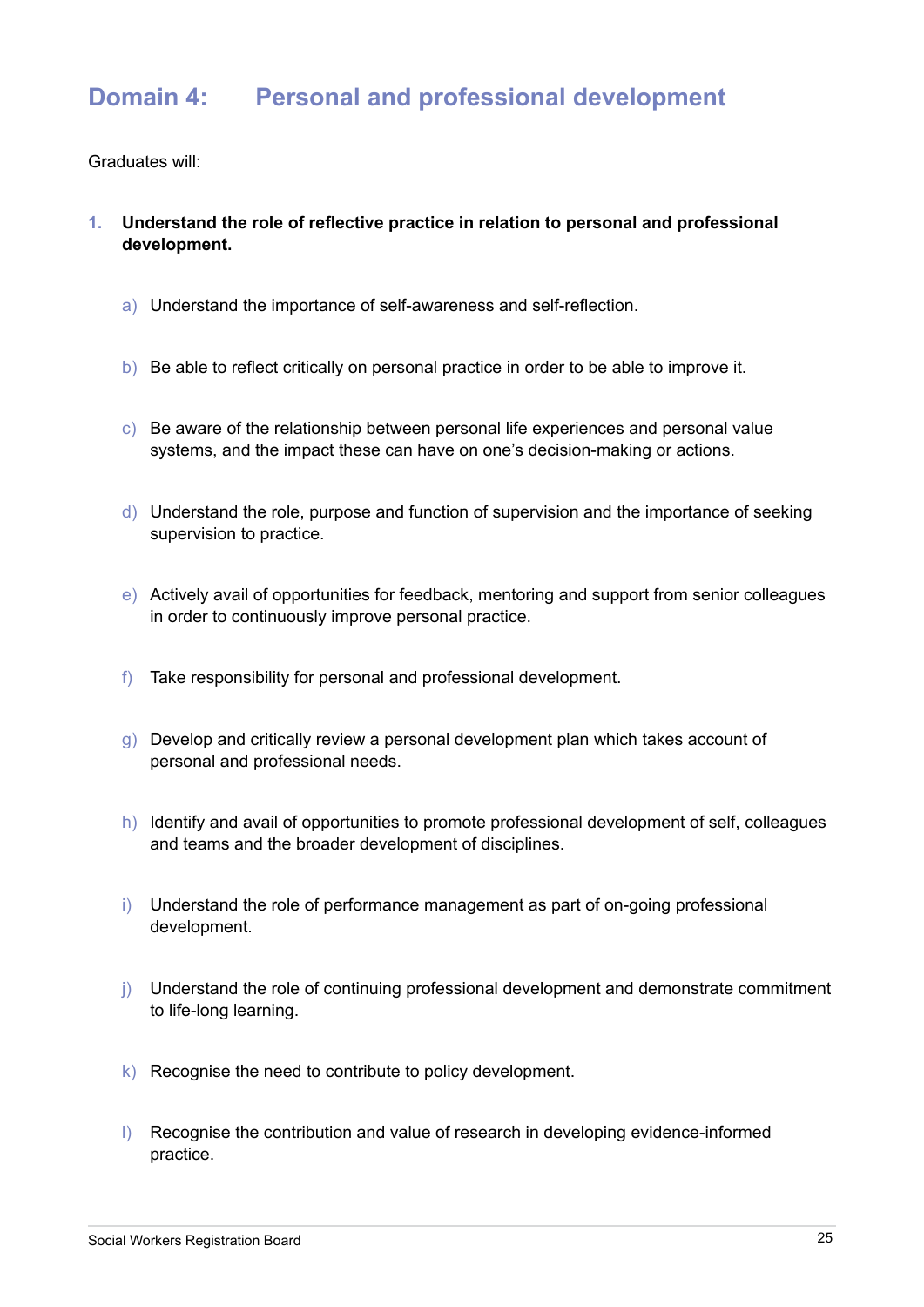# **Domain 5: Provision of quality services**

#### Graduates will:

#### **1. Be able to identify and assess service users' needs.**

- a) Be able to gather appropriate information.
- b) Fully engage service users in the assessment process.
- c) Undertake or arrange investigations as appropriate.
- d) Analyse and critically evaluate the information collected.

#### **2. Formulate and deliver plans and strategies to meet identified needs of service users.**

- a) Develop and deliver appropriate plans and strategies, according to best available evidence, agreed national guidelines, protocols and pathways, where available, in consultation with service users where appropriate.
- b) Identify needs and advocate for the resources required to meet the needs.

#### **3. Use research, reasoning and problem solving skills to determine appropriate action.**

- a) Recognise the value of research to the systematic evaluation of practice.
- b) Engage in evidence-informed practice, evaluate practice systematically, and participate in audit and review procedures.
- c) Be aware of a range of research and evaluative methodologies, including evidence-informed research.
- d) Demonstrate sound professional practice decision-making, which can be justified even when made on the basis of limited information.
- e) Demonstrate a logical and systematic approach to problem-solving.

#### **4. Draw on appropriate knowledge and skills in order to make professional judgements.**

- a) Understand the need to adjust/adapt their practice as needed to take account of new developments in knowledge and skills.
- b) Demonstrate a level of skill in the use of information technology appropriate to social work.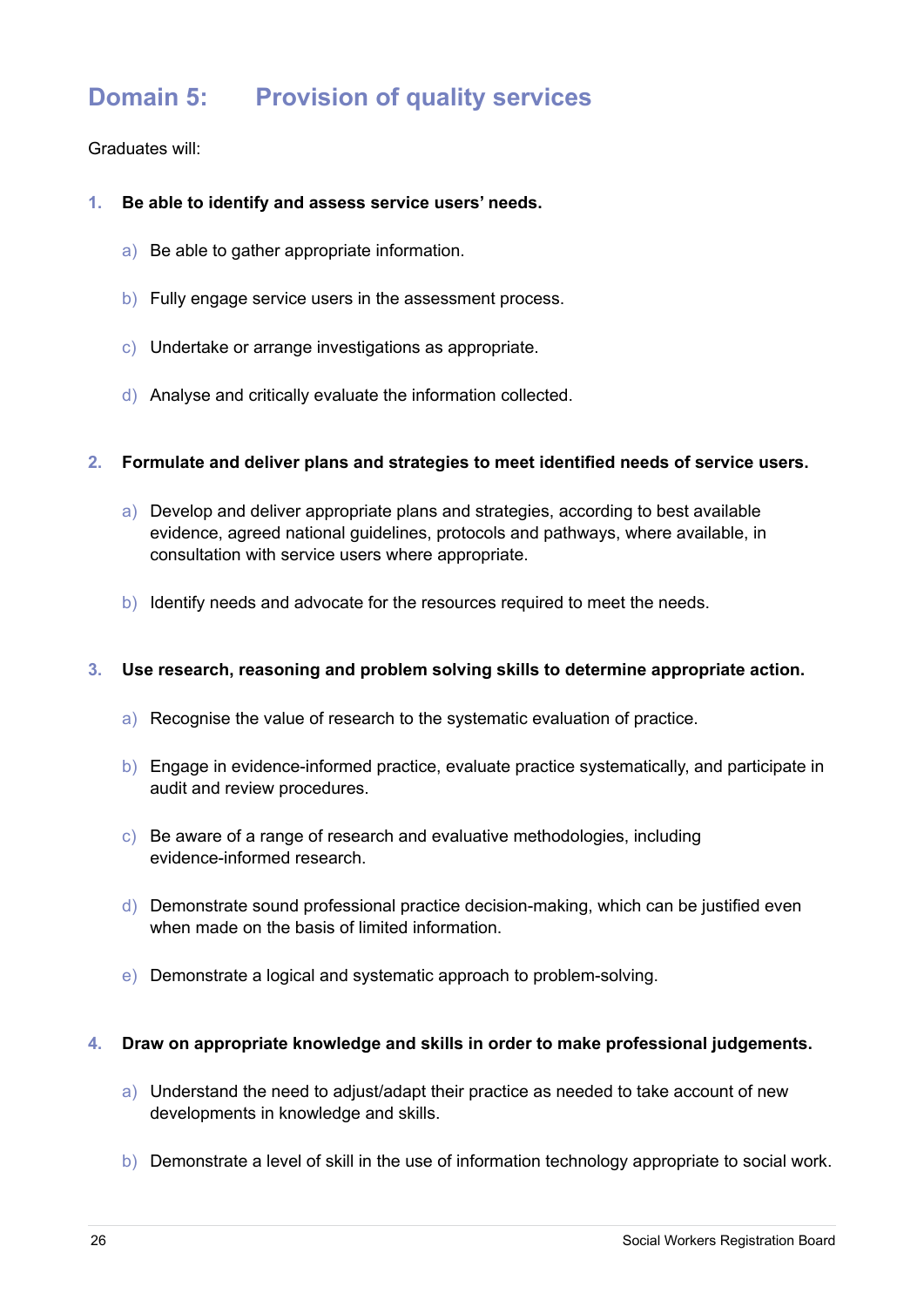# **Domain 5: Provision of quality services**

Graduates will:

- **5. Formulate specific and appropriate management plans, including the setting of timescales.**
	- a) Understand the requirement to adapt practice to meet the needs of different groups distinguished by, for example, physical, psychological, environmental, cultural or socioeconomic factors.

#### **6. Use of safe work practices at all times in the interest of service users and staff.**

- a) Understand the need to maintain the safety of both service users and those involved in their care.
- b) Empower service users to manage their wellbeing and recognise the need to take responsibility for meeting their own needs with the support of professionals.

#### **7. Implement best practice in records management.**

- a) Keep accurate, legible and timely records and recognise the need to handle these records and all other information in accordance with applicable legislation, protocols and guidelines.
- b) Understand the need to use accepted terminology in making records.

#### **8. Monitor and review on-going effectiveness of planned activity and modify it accordingly.**

- a) Gather information, including qualitative and quantitative data that help to evaluate the responses of service users to their intervention.
- b) Evaluate intervention plans using tools and recognised performance/outcome measures. Revise the plans as necessary and, where appropriate, in conjunction with the service user.
- c) Recognise the need to monitor and evaluate the quality of practice and the value of contributing to the generation of data for quality assurance and improvement of programmes.
- d) Recognise important human factors and risk management measures, learn from adverse events and communicate learning.
- e) Under supervision, make reasoned decisions to initiate, continue, modify or cease interventions/techniques/courses of action and record the decisions and reasoning.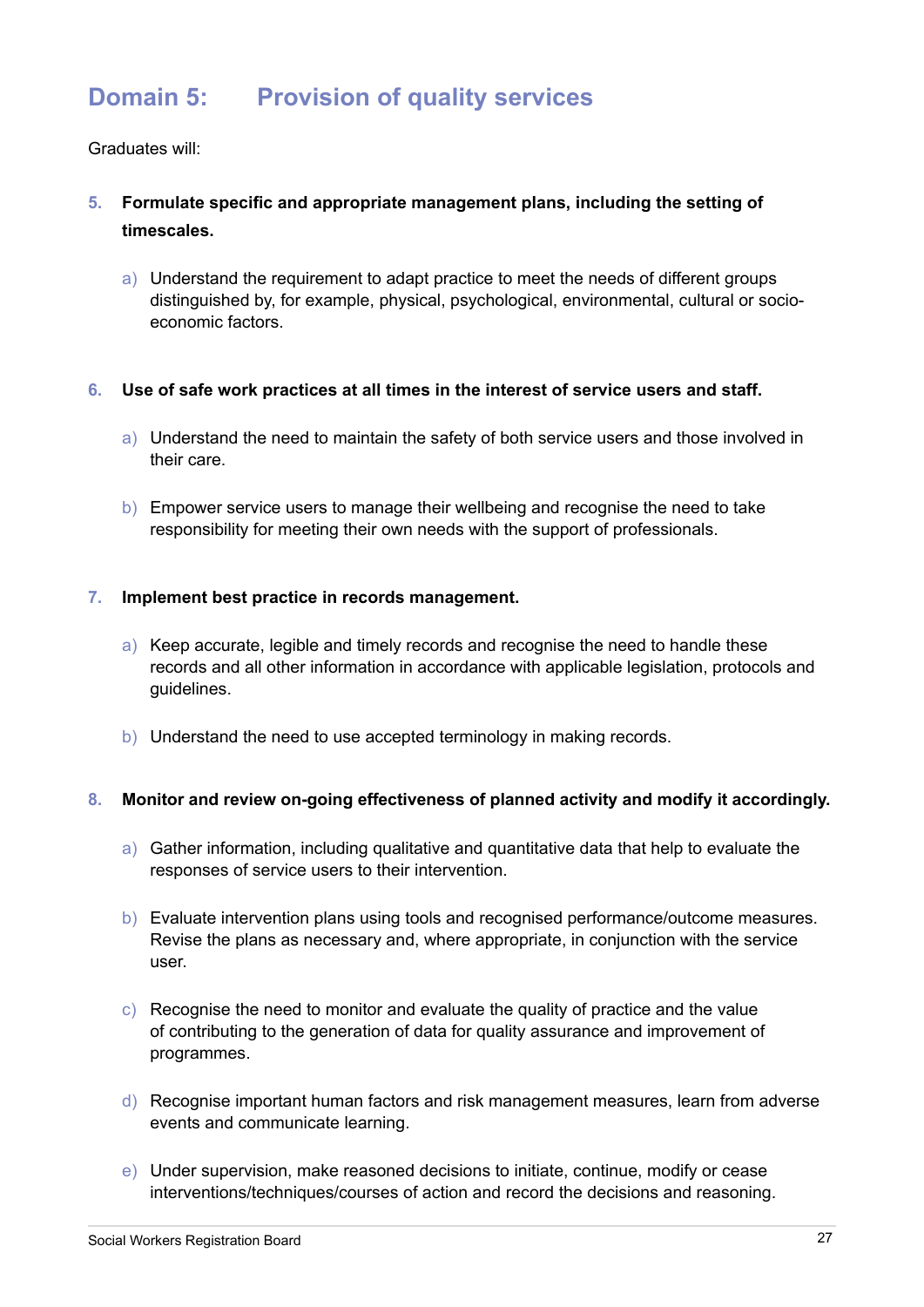# **Domain 5: Provision of quality services**

- f) Understand that outcomes may not always conform to expectations.
- g) Be aware of risk indicator measures in place in the workplace.
- **9. Be able to evaluate audit and review practice.**
	- a) Understand the principles of quality assurance and quality improvement.
	- b) Be aware of the role of audit and review in quality management, including the use of appropriate outcome measures.
	- c) Monitor and evaluate performance by conducting regular reviews in accordance with national guidelines/best practice and implement improvements based on the findings of these reviews.
	- d) Participate in quality assurance programmes where appropriate.
	- e) Understand the value of reflective practice and the need to record the outcome of such reflection.
	- f) Recognise the value of different methods of review.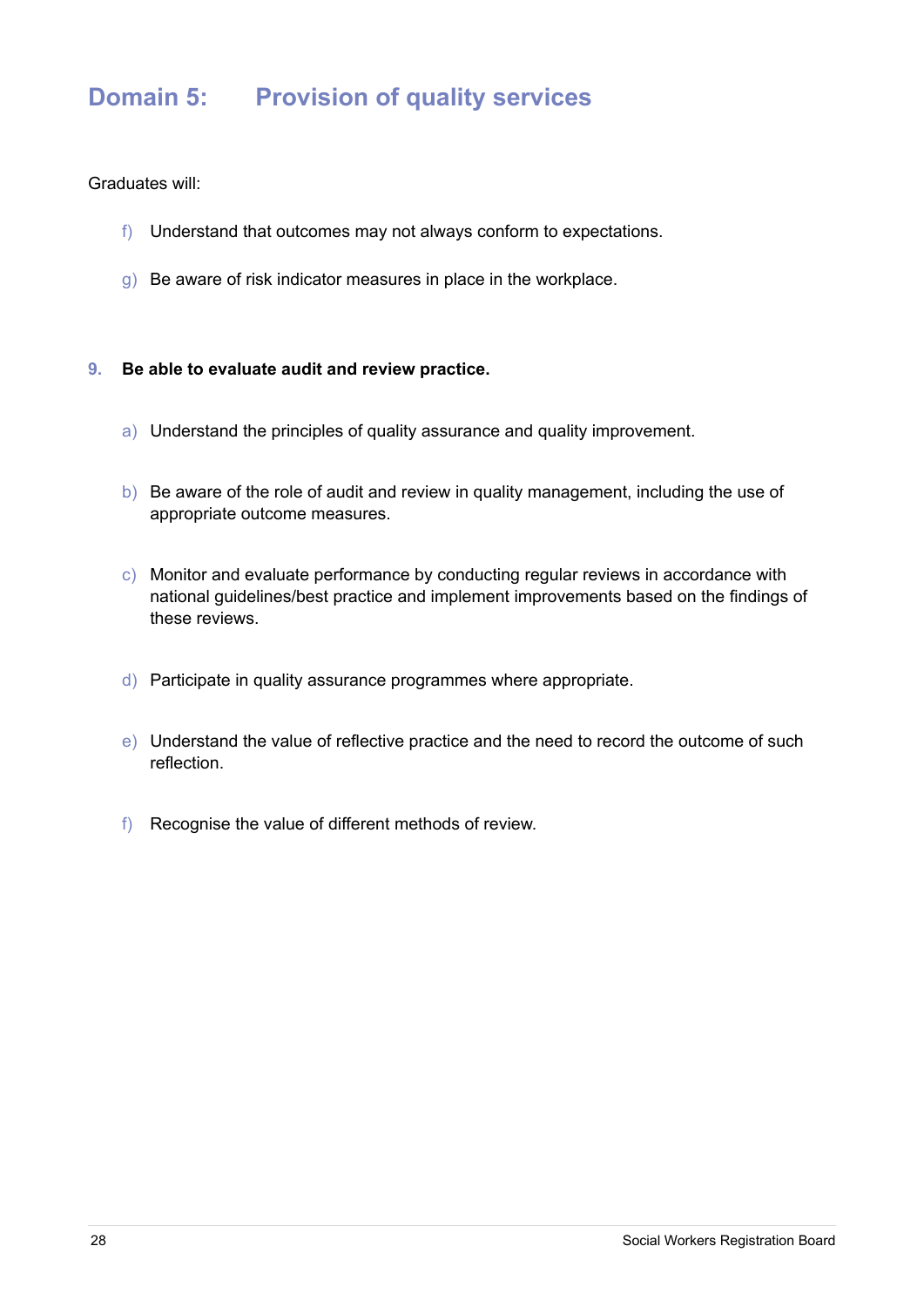# **Domain 6: Knowledge, understanding and skills**

Graduates will:

#### **1. Know and understand the essential knowledge areas relevant to social work.**

- a) Demonstrate a critical understanding of social work theory, methods and skills, social policy, sociology, psychology, social research, law and the legal system, economics, political science and other related social sciences.
- b) Demonstrate an understanding of the theories of individual and social development across the life span and within different cultures.
- c) Know and understand the principles and applications of social research, including the evaluation of intervention efficacy, the research process and evidence-informed practice.
- d) Demonstrate an understanding of the theory, concepts and methods pertaining to social work practice.
- e) Understand the theoretical basis of, and the variety of approaches to, assessment/ diagnosis and intervention.
- f) Understand interpersonal and social structural influences on the individual, group and community, including marginalisation, stigma, discrimination and oppression.
- g) Have knowledge of economic perspectives on human interaction and social structures.
- h) Understand the rationale for government intervention (social, demographic, political and economic) and the impact on individuals, groups, communities and service delivery. Understand the political process and the process of public administration within Ireland at local and national level.
- i) Have knowledge of the roles of other professions in health and social care.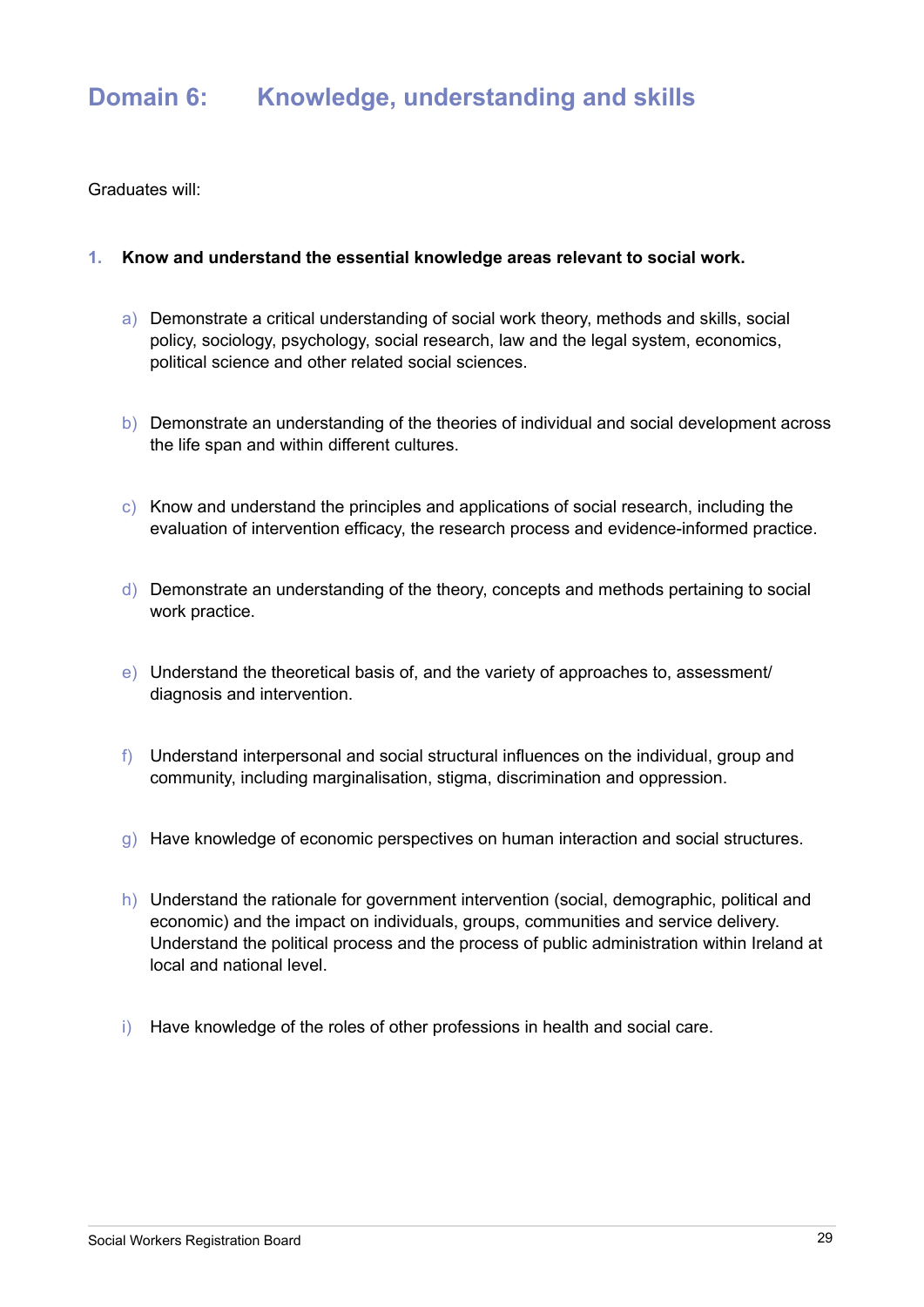# **Domain 6: Knowledge, understanding and skills**

- **2. Have knowledge of how professional principles are expressed and translated into action through a number of different approaches to meet the needs of individuals, groups or communities.**
	- a) Understand issues and trends in Irish public and social policy development which influence social work practice.
	- b) Have knowledge of relevant legislation, regulations, national guidelines and standards, findings of inquiries, investigations and associated reports influencing social work practice with the full range of social work clients.
	- c) Understand the concepts and frameworks underpinning theories of social work.
	- d) Possess a rights-based and evidence-informed understanding of a range of social work methods in order to apply them to practice, which will provide a foundation for continuous professional development.
	- e) Understand the role of interpersonal exchanges in identifying, releasing and appropriately managing the expression of emotions, enhanced by an understanding of the importance of self-awareness.
- **3. Be able to understand, explain and apply generic skills and methods appropriate to delivering a range of social work interventions to meet different needs within a variety of settings.**
	- a) Demonstrate assessment and intervention skills with an understanding of the process of social work intervention with individuals and groups.
	- b) Demonstrate intervention skills of planning, implementation, evaluation and closure, contracting, negotiating and formulating plans with service users and providers.
	- c) Demonstrate the theoretical knowledge and practice skills required to work therapeutically with individuals, children, families and groups, using a range of interventions appropriate to the needs of the service user.
	- d) Have knowledge of the concepts and explanatory frameworks that underpin a range of individual counselling theory and practice; theory and practice of working with children and families; community work theory and practice and group work theory and practice.
	- e) Demonstrate skills in advocacy on behalf of service users.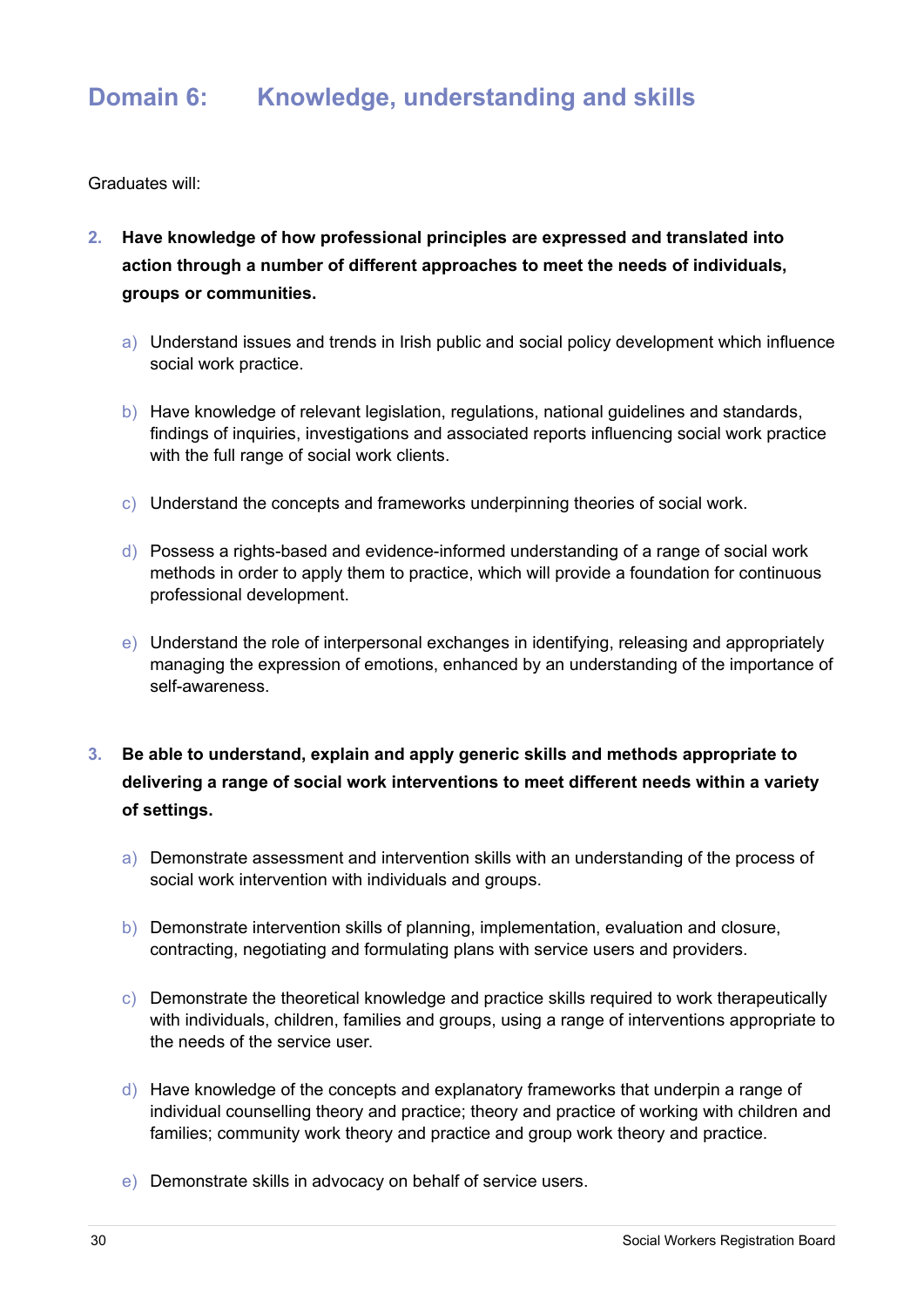# **Domain 6: Knowledge, understanding and skills**

- **4. Have knowledge and understanding of the skills and elements required to maintain service user, self and staff safety.**
	- a) Understand the importance of organisational systems and their impact on service user care.
	- b) Understand risk assessment and risk management in relation to service users.
	- c) Understand how to identify, prevent and manage risk and adverse events and demonstrate an openness to learn from errors.
	- d) Understand the importance of communication with service users and staff.
	- e) Be aware of applicable legislation, for example, health and safety legislation, employment legislation and relevant national guidelines.
	- f) Recognise the need for safe environments for practice, which minimises risks to service users, those responsible for them, and others, including the use of hazard control and infection control.
	- g) Undertake appropriate health and safety training.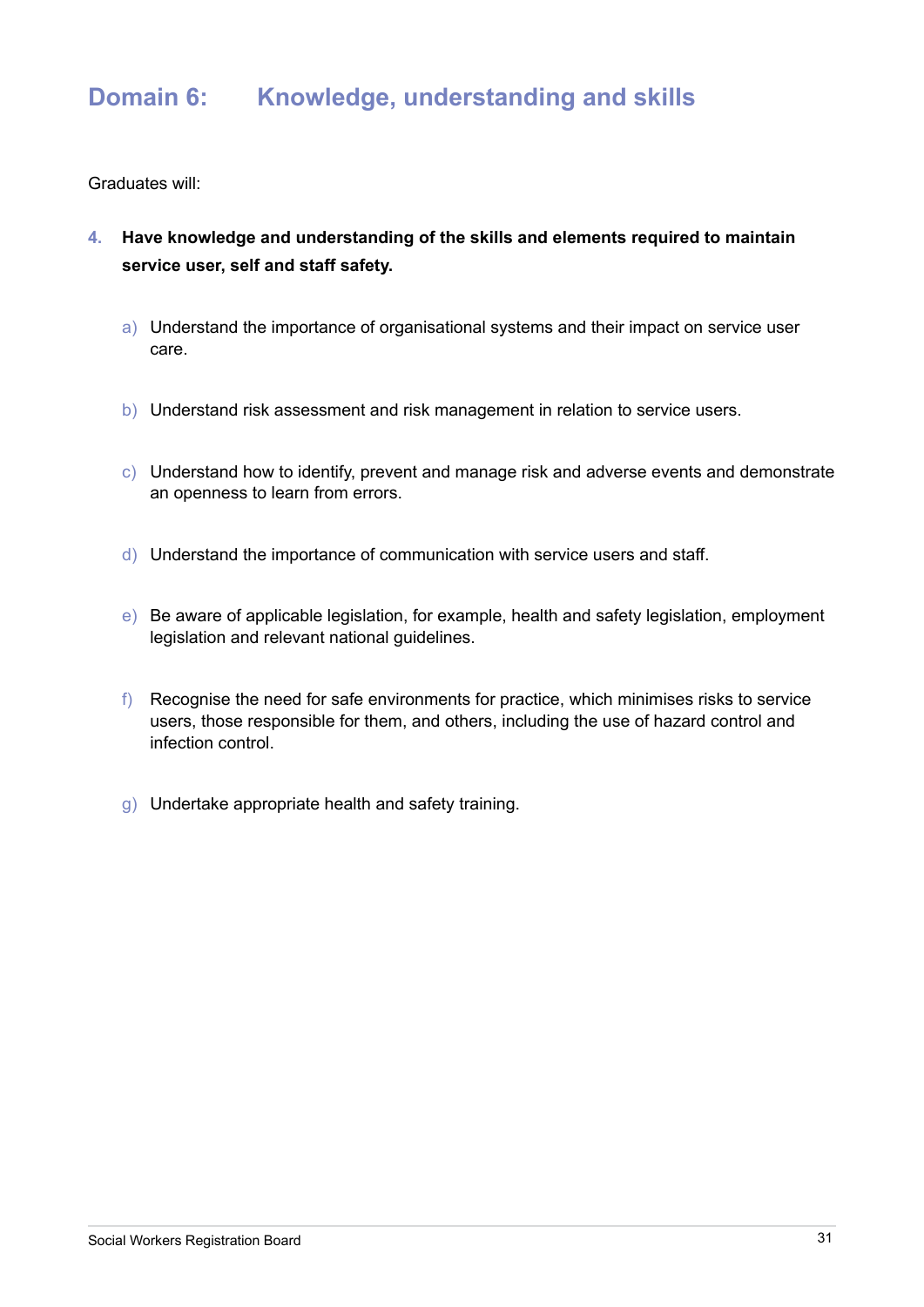# **Glossary of terms**

| Act                                     | The Health and Social Care Professionals Act, 2005.                                                                                                                                                                                                                                                                               |
|-----------------------------------------|-----------------------------------------------------------------------------------------------------------------------------------------------------------------------------------------------------------------------------------------------------------------------------------------------------------------------------------|
| Appeal                                  | An application for reconsideration of a decision regarding approval of<br>a programme.                                                                                                                                                                                                                                            |
| Approval                                | The status granted to a programme that meets the criteria set by the<br>relevant Registration Board for approval of education and training<br>programmes.                                                                                                                                                                         |
| <b>Approval process</b>                 | The process that leads to a decision as to whether a programme<br>meets the criteria set for approval of education and training<br>programmes.                                                                                                                                                                                    |
| <b>Assessment Team</b>                  | An assessment team, selected from the Panel of Assessors, to carry<br>out the approval process for an education and training programme.                                                                                                                                                                                           |
| Award                                   | An award conferred or granted by an awarding body which records<br>that a learner has acquired a standard of knowledge, skills or<br>competence.                                                                                                                                                                                  |
| <b>Biennial monitoring</b>              | A biennial process where a provider confirms that the approved<br>programme continues to meet the criteria for approval.                                                                                                                                                                                                          |
| Code of professional                    | A statement of the standards that registrants sign up to conduct and<br>ethics and agree to abide by in order to remain on the Register.                                                                                                                                                                                          |
| Council                                 | The Health and Social Care Professionals Council, established under<br>the Health and Social Care Professionals Act, 2005.                                                                                                                                                                                                        |
| <b>Criterion</b>                        | A principle or standard that an education and training programme is<br>judged by.                                                                                                                                                                                                                                                 |
| Curriculum                              | A structured plan to provide specific learning to support students'<br>knowledge, skills, behaviours and associated learning experiences.<br>The learning plan is generally organised as a sequence of<br>modules. The curriculum includes the syllabus, teaching guides, an<br>assessment plan and necessary learning resources. |
| <b>Designated profession</b>            | A health or social care profession that is designated under Section<br>4(1) or Section 4(2) of the Health and Social Care Professionals Act,<br>2005.                                                                                                                                                                             |
| <b>Education provider</b><br>(Provider) | The institution that provides, organises and delivers<br>an education and training programme.                                                                                                                                                                                                                                     |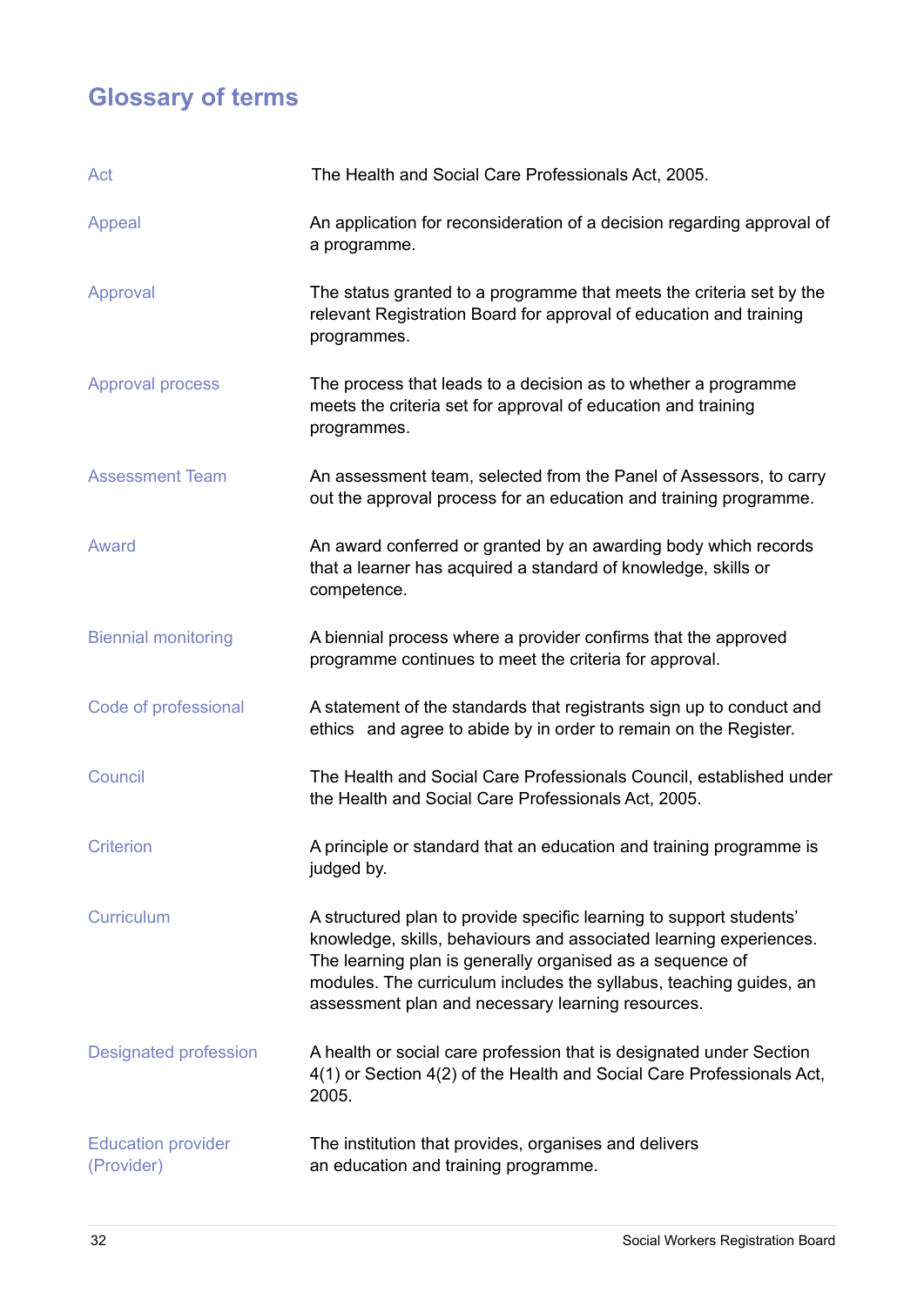| Framework                                      | The broad structure within which registration boards will operate in<br>relation to the approval and monitoring of education and training<br>programmes.                                                                                                                                  |
|------------------------------------------------|-------------------------------------------------------------------------------------------------------------------------------------------------------------------------------------------------------------------------------------------------------------------------------------------|
| <b>Indicators</b>                              | The means by which a provider shows how a programme satisfies<br>the criteria for approval.                                                                                                                                                                                               |
| Major change                                   | A change to a programme of study that significantly alters the way the<br>programme meets the criteria for approval of education and training<br>programmes and therefore how the students will attain the standards<br>of proficiency. Not all changes to a programme are major changes. |
| <b>Mapping document</b>                        | Template document to be completed by the education provider.                                                                                                                                                                                                                              |
| <b>Monitoring</b>                              | The process of ensuring the continuing suitability of approved<br>education and training programmes.                                                                                                                                                                                      |
| <b>National Framework of</b><br>Qualifications | The single, nationally and internationally accepted, entity<br>through which all learning achievements may be measured and<br>related to each other in a coherent way and which defines the<br>relationship between all education and training awards.                                    |
| <b>Panel of Assessors</b>                      | A panel appointed by a Registration Board comprising academics,<br>practitioners, employers and service users.                                                                                                                                                                            |
| <b>Practice placement</b>                      | A period of clinical or practical experience that forms part of an<br>approved programme.                                                                                                                                                                                                 |
| Practice placement<br>educator                 | A person who is responsible for a student's education.<br>during the period of clinical or practical placement.                                                                                                                                                                           |
| <b>Practice placement</b><br>provider          | The organisation that provides a period of clinical or<br>practical experience for a student.                                                                                                                                                                                             |
| <b>Profession-specific</b><br>proficiencies    | Proficiencies added by a registration board related to a<br>named profession.                                                                                                                                                                                                             |
| Programme                                      | The academic teaching, practice placements, assessment,<br>qualification and other services provided by the education provider,<br>which together form the programme for approval purposes.                                                                                               |
| <b>Quality assurance</b><br>procedures         | Formal procedures that are in place in an institution for the<br>purpose of further improving and maintaining the quality of education<br>and training provided by the institution.                                                                                                       |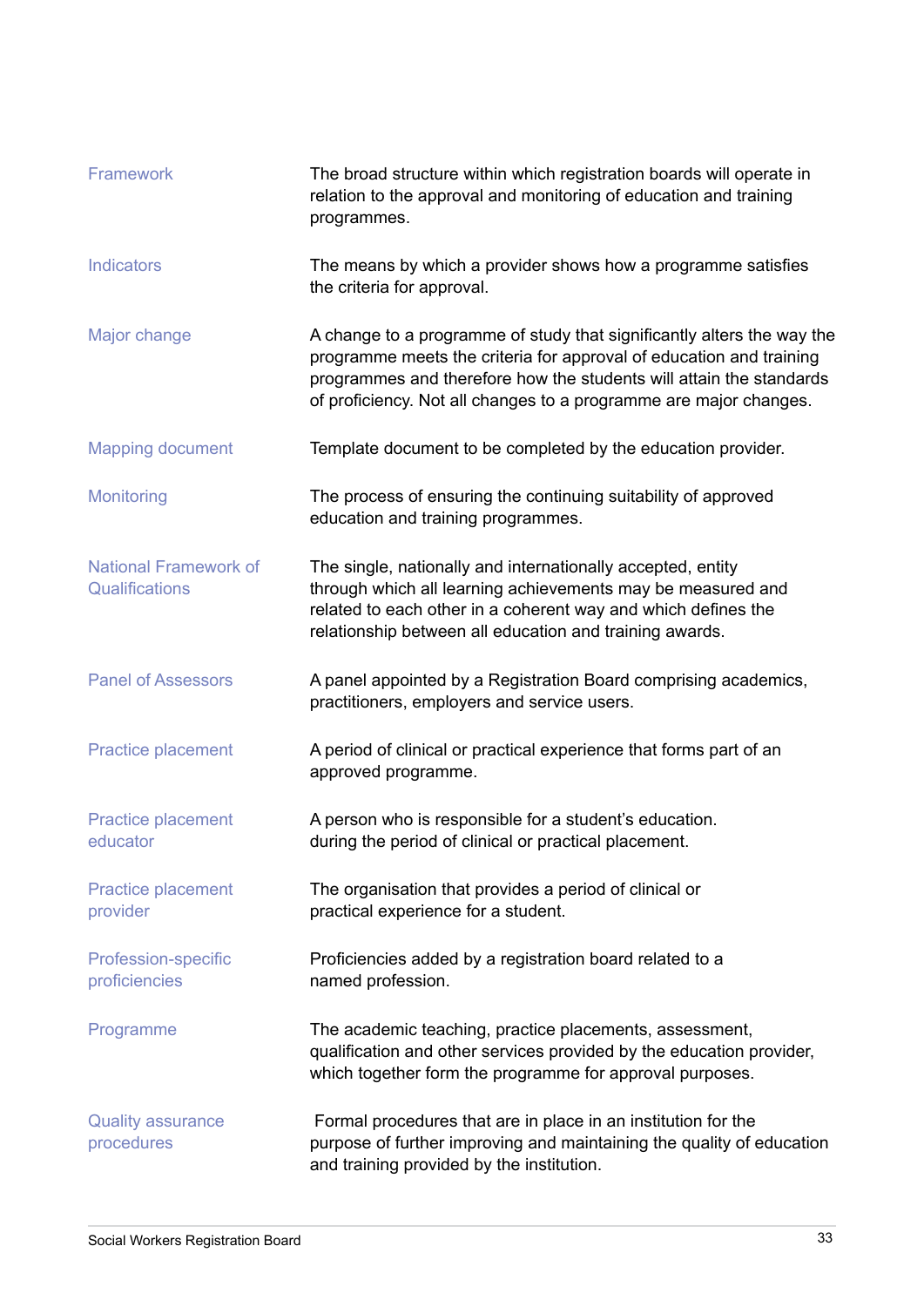| Recognition of prior<br>learning (RPL) | Refers to recognition of learning that has taken place prior<br>to entering a programme. Such prior learning may have been<br>acquired through formal, non-formal or informal routes.                |
|----------------------------------------|------------------------------------------------------------------------------------------------------------------------------------------------------------------------------------------------------|
| <b>Register</b>                        | A register established and maintained under Section 36 of the Health<br>and Social Care Professionals Act, 2005.                                                                                     |
| <b>Registrant</b>                      | In relation to a designated profession, this means an individual whose<br>name is currently on the register of members for that profession.                                                          |
| <b>Registration Board</b>              | A board established under Section 26 of the Health and Social Care<br>Professionals Act, 2005.                                                                                                       |
| Self-study                             | The process whereby a provider of a programme examines and<br>documents to a registration board how that programme meets the<br>criteria for approval of programmes.                                 |
| <b>Service user</b>                    | Anyone who uses or is affected by the services of registrants or<br>students.                                                                                                                        |
| <b>Site visit</b>                      | A site visit refers to the visit of an assessment team to an education<br>provider for the purpose of approval or review of a programme.                                                             |
| <b>Standards of proficiency</b>        | These are the standards required of graduates for the safe and<br>effective practice of the professions regulated by the Council. They<br>are the minimum standards necessary to protect the public. |
| <b>Tutor</b>                           | Member of staff of the provider assigned to a student while the<br>student is on practice placement.                                                                                                 |